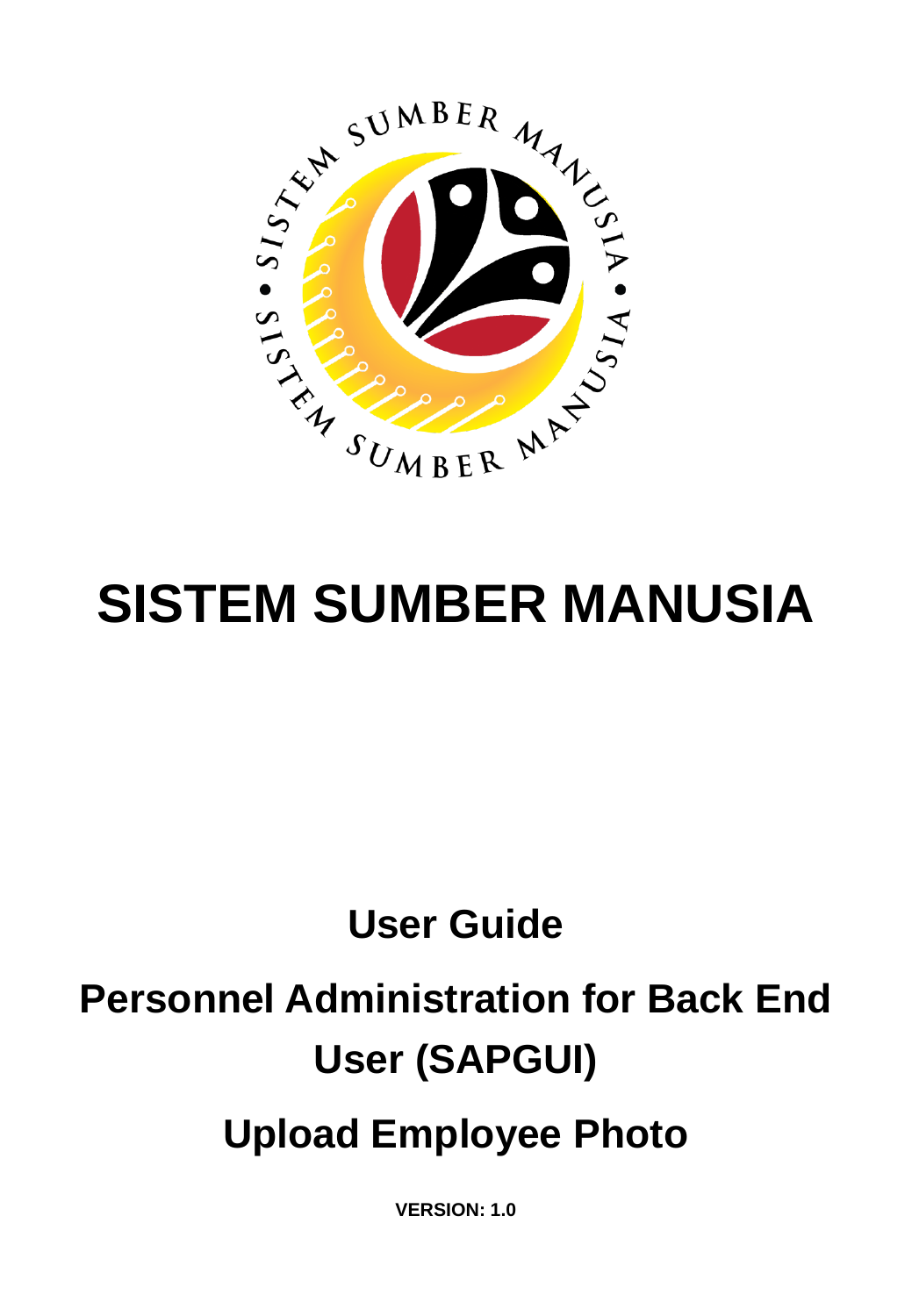

#### <span id="page-1-0"></span>**INTRODUCTION**

This user guide acts as a reference for **Sistem Sumber Manusia (SSM) Back-End User** to manage **Personnel Administration.** All Individual names used in this user guide have been created for guidance on using SSM.

Where possible; user guide developers have attempted to avoid using actual Companies and Individuals; any similarities are coincidental.

Changes and updates to the system may lead to updates to the user guide from time to time.

Should you have any questions or require additional assistance with the user guide materials, please contact the **SSM Help Desk.**

#### **GLOSSARY**

The following acronyms are used frequently:

| <b>Term</b>    | <b>Meaning</b>                        |  |
|----------------|---------------------------------------|--|
| <b>SSM</b>     | Sistem Sumber Manusia                 |  |
| <b>SAP GUI</b> | SAP Graphical User Interface/Back End |  |
| <b>FIORI</b>   | <b>Front End/Web Portal</b>           |  |
| <b>ESS</b>     | <b>Employee Self Service</b>          |  |
| <b>MSS</b>     | <b>Manager Self Service</b>           |  |

#### **FURTHER ASSISTANCE**

Should you have any questions or require additional assistance with the user guide materials, please contact **SSM Help Desk** at **+673 238 2227** or e-mail at **ssm.helpdesk@dynamiktechnologies.com.bn**.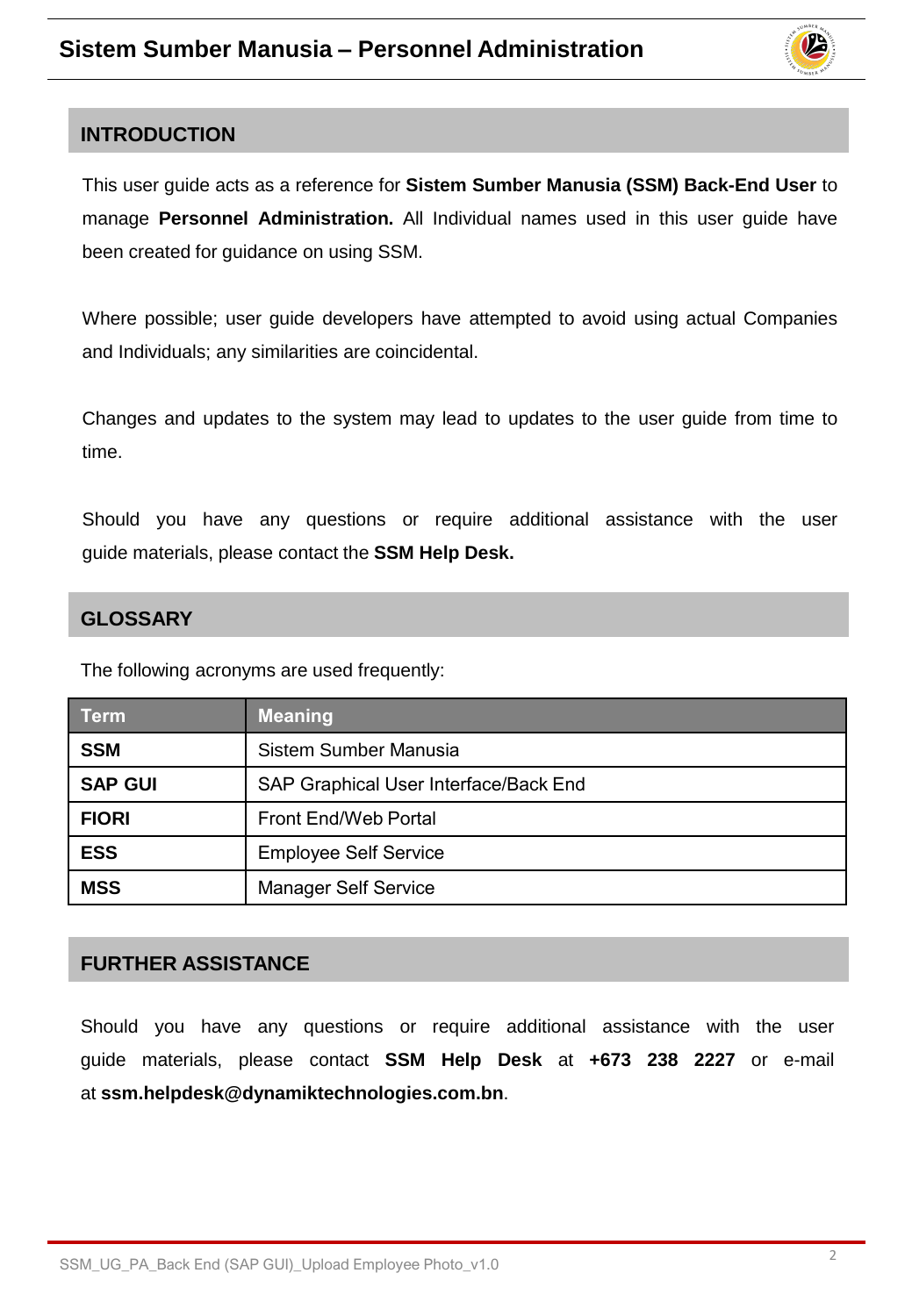

## **Table of Content**

| <b>Topics</b>         | Page       |
|-----------------------|------------|
| Introduction          |            |
| Upload Employee Photo |            |
| Delete Employee Photo | <u> 12</u> |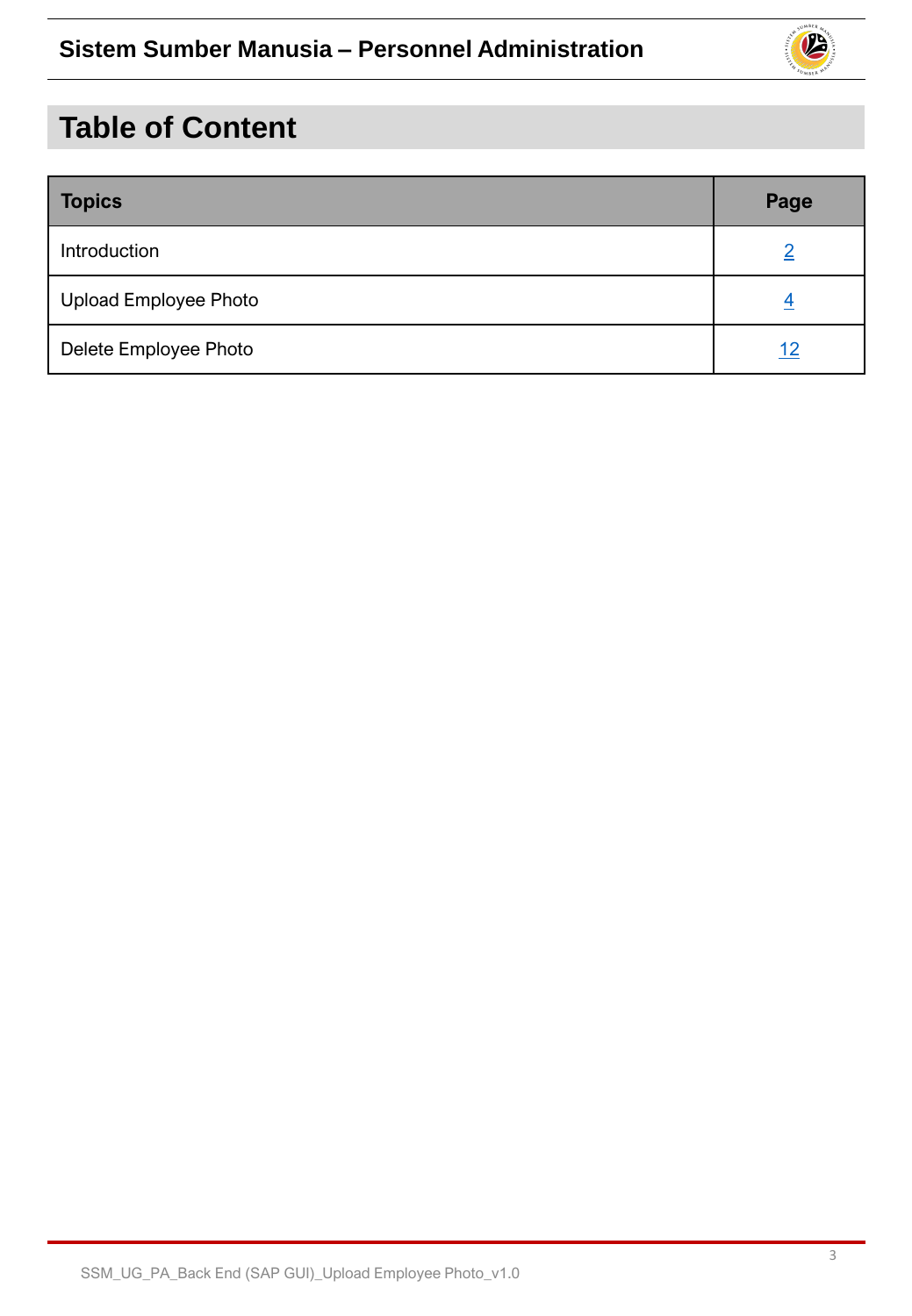

<span id="page-3-0"></span>

| <b>Upload Employee</b>                                                                                                                                                                                                                                                                                             | <b>Back End User</b>                                   |                                             |
|--------------------------------------------------------------------------------------------------------------------------------------------------------------------------------------------------------------------------------------------------------------------------------------------------------------------|--------------------------------------------------------|---------------------------------------------|
| <b>Photo</b>                                                                                                                                                                                                                                                                                                       | Department HR Administrator and HR Administrator (JPA) |                                             |
| $\equiv$                                                                                                                                                                                                                                                                                                           |                                                        | $\leq$ $\mathbf{E}$ $=$ $\mathbf{E}$ $\geq$ |
| <b>SAP</b>                                                                                                                                                                                                                                                                                                         | <b>SAP Easy Access</b>                                 |                                             |
| ZHRPA0002<br>国<br>$\blacksquare$<br>폴 A Other menu                                                                                                                                                                                                                                                                 | Create role<br>Q d 骨<br>$\star$<br>More $\vee$         | Exit                                        |
| Favorites<br>$\vee$ $\Box$ SAP Menu<br>> Connector for Multi-Bank Connectivity<br>$\geq$ $\Box$ Office<br>> Cross-Application Components<br>$\geq$ $\Box$ Logistics<br>$\geq$ $\Box$ Accounting<br>> Human Resources<br>> Information Systems<br>$\sum$ Service<br>$\geq$ $\Box$ Tools<br>> MebClient UI Framework |                                                        |                                             |

1. Navigate to **Upload Employee Photo** page by entering transaction code,

**ZHRPA0002** in the Search Bar and press **Enter** button on the keyboard.

#### The **Upload Employee Photo** page will be displayed.

| $\equiv$                                                              |                       | $\langle \begin{array}{c c} \circ \mathbb{S}^1 & \circ \end{array} \rangle = \begin{array}{c c} \circ \mathbb{S}^1 & \circ \end{array}$ |
|-----------------------------------------------------------------------|-----------------------|-----------------------------------------------------------------------------------------------------------------------------------------|
| <b>SAP</b><br>$\langle$                                               | Upload Employee Photo |                                                                                                                                         |
| $\Box$<br>$\overline{\overline{\mathbb{W}}}$<br>$\vee$<br>More $\vee$ |                       | Exit                                                                                                                                    |
| Target object<br>Ţc<br>*IC Number:                                    |                       |                                                                                                                                         |
| Link entry                                                            |                       |                                                                                                                                         |
| <b>Business object:</b>                                               |                       |                                                                                                                                         |
| Object key:                                                           |                       |                                                                                                                                         |
| Document type:                                                        |                       |                                                                                                                                         |
| Cont.Rep.ID:                                                          |                       |                                                                                                                                         |
| Document ID:                                                          |                       |                                                                                                                                         |
| Doc. Class:                                                           |                       |                                                                                                                                         |
|                                                                       |                       |                                                                                                                                         |
|                                                                       |                       |                                                                                                                                         |
|                                                                       |                       |                                                                                                                                         |
|                                                                       |                       |                                                                                                                                         |
|                                                                       |                       |                                                                                                                                         |
|                                                                       |                       |                                                                                                                                         |
|                                                                       |                       |                                                                                                                                         |
|                                                                       |                       |                                                                                                                                         |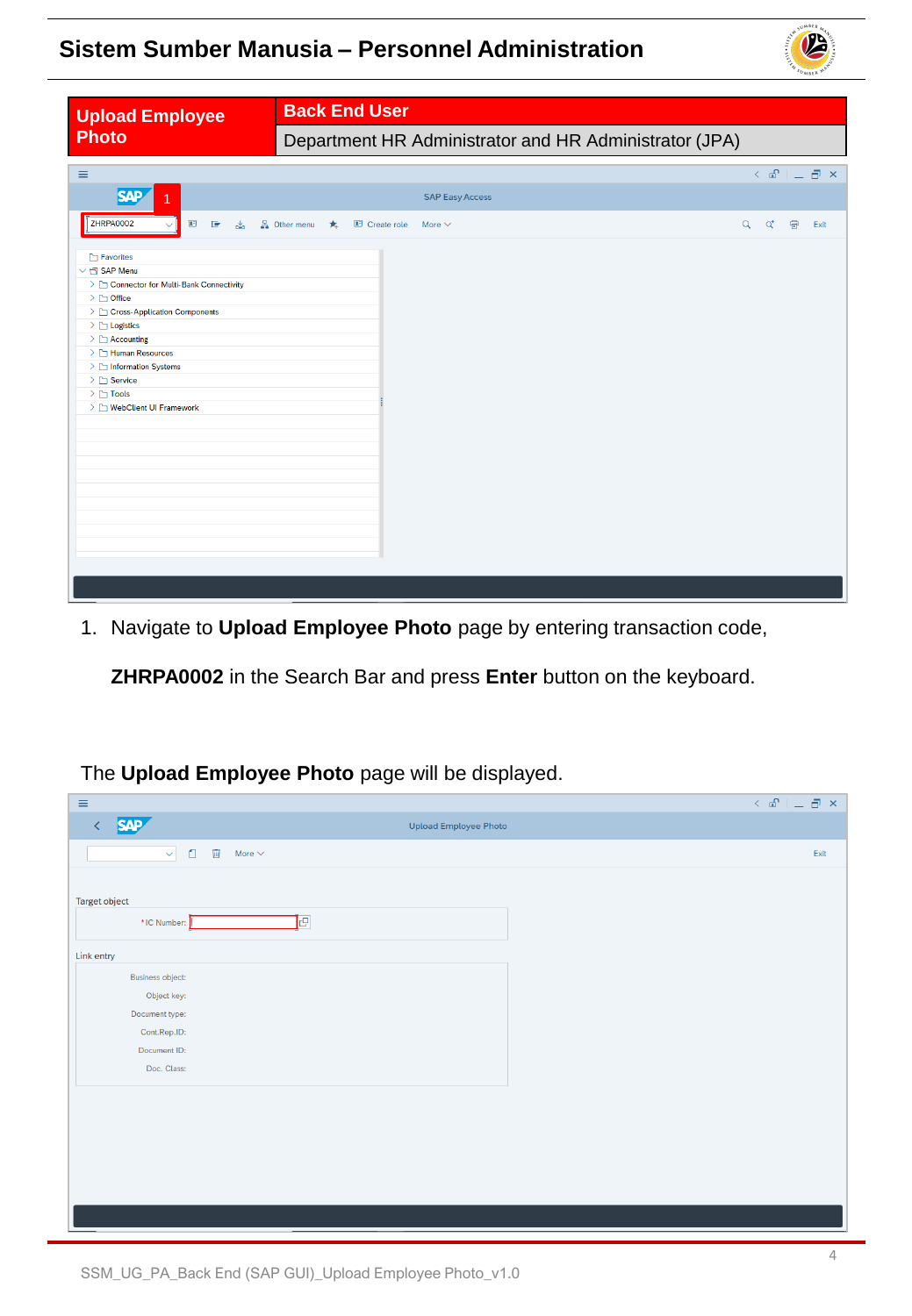| $\equiv$                                                              | $\langle \begin{array}{c c} \circ \\ \circ \\ \circ \end{array} \rangle = \begin{array}{c c} \circ \\ \circ \\ \circ \end{array} \begin{array}{c} \circ \\ \circ \\ \circ \end{array} \begin{array}{c} \circ \\ \circ \\ \circ \end{array}$ |
|-----------------------------------------------------------------------|---------------------------------------------------------------------------------------------------------------------------------------------------------------------------------------------------------------------------------------------|
| <b>SAP</b><br>$\left\langle \right\rangle$                            | <b>Upload Employee Photo</b>                                                                                                                                                                                                                |
| $\overline{\overline{\mathbb{W}}}$<br>$\Box$<br>$\vee$<br>More $\vee$ | Exit                                                                                                                                                                                                                                        |
|                                                                       |                                                                                                                                                                                                                                             |
| $\overline{2}$<br>Target object                                       |                                                                                                                                                                                                                                             |
| *IC Number:                                                           | e                                                                                                                                                                                                                                           |
|                                                                       |                                                                                                                                                                                                                                             |
| Link entry                                                            |                                                                                                                                                                                                                                             |
| <b>Business object:</b>                                               |                                                                                                                                                                                                                                             |
| Object key:                                                           |                                                                                                                                                                                                                                             |
| Document type:                                                        |                                                                                                                                                                                                                                             |
| Cont.Rep.ID:                                                          |                                                                                                                                                                                                                                             |
| Document ID:                                                          |                                                                                                                                                                                                                                             |
| Doc. Class:                                                           |                                                                                                                                                                                                                                             |
|                                                                       |                                                                                                                                                                                                                                             |
|                                                                       |                                                                                                                                                                                                                                             |
|                                                                       |                                                                                                                                                                                                                                             |
|                                                                       |                                                                                                                                                                                                                                             |
|                                                                       |                                                                                                                                                                                                                                             |
|                                                                       |                                                                                                                                                                                                                                             |
|                                                                       |                                                                                                                                                                                                                                             |
|                                                                       |                                                                                                                                                                                                                                             |
|                                                                       |                                                                                                                                                                                                                                             |

- 2. Under **Target object** section, enter the personnel IC Number.
- 3. Press **Enter** on the keyboard and personnel name will appear.

| $\equiv$                                                          | $\langle$ $\oplus$ $ $ $\_$ $\oplus$ $\times$ |
|-------------------------------------------------------------------|-----------------------------------------------|
| <b>SAP</b><br>$\overline{4}$<br><b>Upload Employee Photo</b><br>Č |                                               |
| 0 回<br>More $\vee$<br>$\ddot{\mathbf{v}}$                         | Exit                                          |
|                                                                   |                                               |
| <b>Target object</b>                                              |                                               |
| *IC Number: 01100311<br>MOHAMAD AMIR WAFI HAJI ARIFFIN            |                                               |
| Link entry                                                        |                                               |
| <b>Business object:</b>                                           |                                               |
| Object key:                                                       |                                               |
| Document type:                                                    |                                               |
| Cont.Rep.ID:                                                      |                                               |
| Document ID:                                                      |                                               |
| Doc. Class:                                                       |                                               |
|                                                                   |                                               |
|                                                                   |                                               |
|                                                                   |                                               |
|                                                                   |                                               |
|                                                                   |                                               |
|                                                                   |                                               |
|                                                                   |                                               |
|                                                                   |                                               |
| 4. Click on $\Box$<br>icon.                                       |                                               |

 $\mathcal{P}$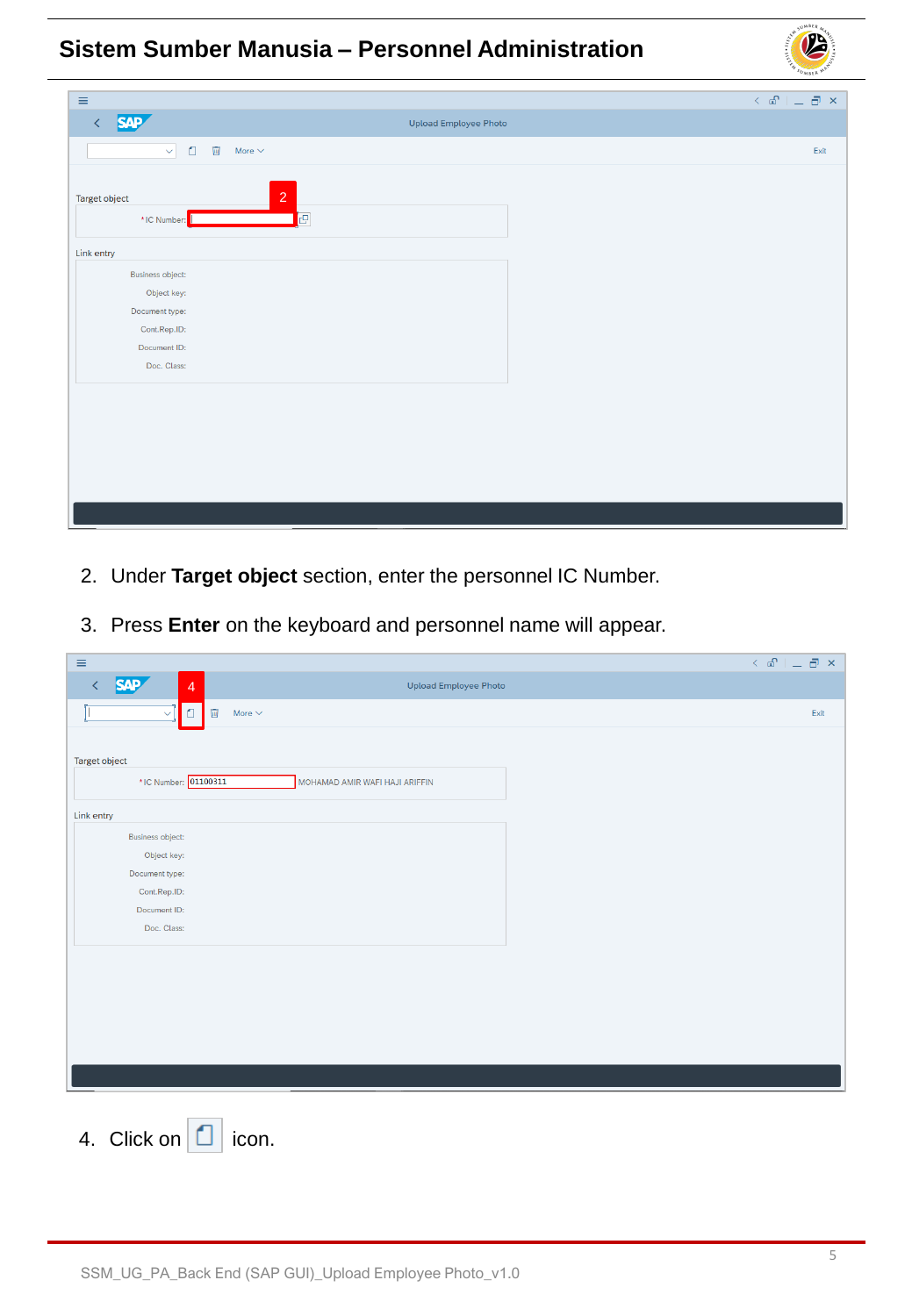

| $\equiv$                                                                                                |                                                                                                                                                                                                                           |                                                                                                       |
|---------------------------------------------------------------------------------------------------------|---------------------------------------------------------------------------------------------------------------------------------------------------------------------------------------------------------------------------|-------------------------------------------------------------------------------------------------------|
| <b>SAP</b><br>K                                                                                         |                                                                                                                                                                                                                           | <b>Upload Employee Photo</b>                                                                          |
| $\Box$<br>圙<br>$\sim$                                                                                   | More $\vee$                                                                                                                                                                                                               |                                                                                                       |
|                                                                                                         | <b>Storing Files in Documents</b>                                                                                                                                                                                         | $\pmb{\times}$                                                                                        |
| <b>Target object</b>                                                                                    | Look in: <b>Desktop</b>                                                                                                                                                                                                   | $\odot$ $\odot$ $\odot$ $\boxdot$<br>$\backsim$                                                       |
| *IC Number: 01100311                                                                                    | 矛<br>OneDrive - Dynamik<br>Technologies Sdn. Bhd<br>Quick access                                                                                                                                                          | Mohamad Amir Wafi Haji<br>Ariffin                                                                     |
| Link entry                                                                                              | This PC                                                                                                                                                                                                                   | Libraries                                                                                             |
| <b>Business object:</b><br>Object key:<br>Document type:<br>Cont.Rep.ID:<br>Document ID:<br>Doc. Class: | Desktop<br>5<br>Network<br><b>CO</b><br>Libraries<br>01100311_Employee Photo<br>$\bullet$<br>JPG File<br>œ<br>12.6 KB<br>This PC<br>Network<br>01100311_Employee Photo<br>File name:<br>All Files (*.*)<br>Files of type: | $\mathbf{E}$<br>SSM UG<br>$6\overline{6}$<br>Qpen<br>$\mathord{\cong}$<br>Cancel<br>$\checkmark$<br>h |
|                                                                                                         |                                                                                                                                                                                                                           |                                                                                                       |
|                                                                                                         |                                                                                                                                                                                                                           |                                                                                                       |
|                                                                                                         |                                                                                                                                                                                                                           |                                                                                                       |

- 5. Identify and select the employee photo.
- 6. Click  $Qpen$

| $\equiv$                |                                              |                                                  |                             |                | $\langle \circ \textbf{f} \circ \textbf{f} \circ \textbf{f} \circ \textbf{f} \circ \textbf{f} \circ \textbf{f} \circ \textbf{f} \circ \textbf{f} \circ \textbf{f} \circ \textbf{f} \circ \textbf{f} \circ \textbf{f} \circ \textbf{f} \circ \textbf{f} \circ \textbf{f} \circ \textbf{f} \circ \textbf{f} \circ \textbf{f} \circ \textbf{f} \circ \textbf{f} \circ \textbf{f} \circ \textbf{f} \circ \textbf{f} \circ \textbf{f} \circ \textbf{f} \circ \textbf{f} \circ \textbf{f} \circ$ |
|-------------------------|----------------------------------------------|--------------------------------------------------|-----------------------------|----------------|--------------------------------------------------------------------------------------------------------------------------------------------------------------------------------------------------------------------------------------------------------------------------------------------------------------------------------------------------------------------------------------------------------------------------------------------------------------------------------------------|
| <b>SAP</b><br>$\langle$ |                                              | <b>Upload Employee Photo</b>                     |                             |                |                                                                                                                                                                                                                                                                                                                                                                                                                                                                                            |
| $\vee$                  | $\overline{\overline{\mathbb{W}}}$<br>$\Box$ | More $\vee$                                      |                             |                | Exit                                                                                                                                                                                                                                                                                                                                                                                                                                                                                       |
| <b>Target object</b>    |                                              |                                                  |                             |                |                                                                                                                                                                                                                                                                                                                                                                                                                                                                                            |
| *IC Number: 01100311    |                                              | MOHAMAD AMIR WAFI HAJI ARIFFIN                   |                             |                |                                                                                                                                                                                                                                                                                                                                                                                                                                                                                            |
| Link entry              | $\equiv$                                     | Information                                      |                             | $\pmb{\times}$ |                                                                                                                                                                                                                                                                                                                                                                                                                                                                                            |
| <b>Business object:</b> |                                              |                                                  |                             |                |                                                                                                                                                                                                                                                                                                                                                                                                                                                                                            |
| Object key:             | $\mathbf{i}$                                 | $\Gamma$<br>Stored document created successfully | $\mathcal{D}_{\mathcal{A}}$ |                |                                                                                                                                                                                                                                                                                                                                                                                                                                                                                            |
| Document type:          |                                              |                                                  |                             |                |                                                                                                                                                                                                                                                                                                                                                                                                                                                                                            |
| Cont.Rep.ID:            |                                              |                                                  |                             |                |                                                                                                                                                                                                                                                                                                                                                                                                                                                                                            |
| Document ID:            |                                              |                                                  | $\overline{7}$              |                |                                                                                                                                                                                                                                                                                                                                                                                                                                                                                            |
| Doc. Class:             |                                              |                                                  | $\mathscr Q$<br>$\circ$     |                |                                                                                                                                                                                                                                                                                                                                                                                                                                                                                            |
|                         |                                              |                                                  |                             |                |                                                                                                                                                                                                                                                                                                                                                                                                                                                                                            |
|                         |                                              |                                                  |                             |                |                                                                                                                                                                                                                                                                                                                                                                                                                                                                                            |
|                         |                                              |                                                  |                             |                |                                                                                                                                                                                                                                                                                                                                                                                                                                                                                            |
|                         |                                              |                                                  |                             |                |                                                                                                                                                                                                                                                                                                                                                                                                                                                                                            |
|                         |                                              |                                                  |                             |                |                                                                                                                                                                                                                                                                                                                                                                                                                                                                                            |
|                         |                                              |                                                  |                             |                |                                                                                                                                                                                                                                                                                                                                                                                                                                                                                            |
|                         |                                              |                                                  |                             |                |                                                                                                                                                                                                                                                                                                                                                                                                                                                                                            |
|                         |                                              |                                                  |                             |                |                                                                                                                                                                                                                                                                                                                                                                                                                                                                                            |

7. Click on  $\sqrt{2}$ 

Outcome: Employee photo is uploaded, and photo details will be displayed under

#### **Link entry** section.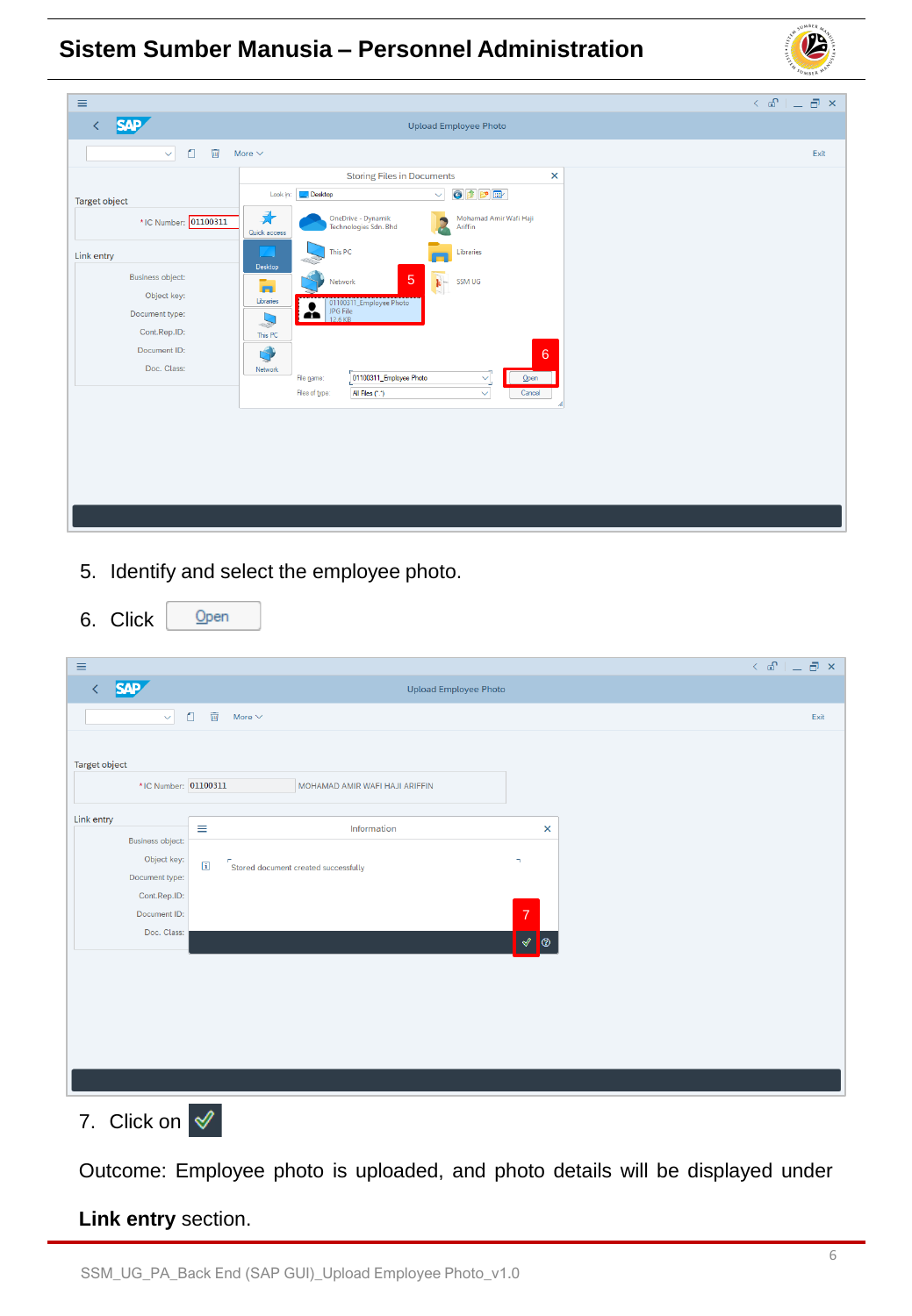

8. To check if employee photo is uploaded, click on **integral in the go back to SAP** 

 $\mathcal{V}$ 

#### **Easy Access** page.

The **SAP Easy Access** page will be displayed.

| $\equiv$                                                                                                                                                                                                                                                                                                                  | $\langle \begin{array}{c c} \mathbb{G} & \mathbb{D} & \mathbb{D} \end{array} \rangle$ |
|---------------------------------------------------------------------------------------------------------------------------------------------------------------------------------------------------------------------------------------------------------------------------------------------------------------------------|---------------------------------------------------------------------------------------|
| <b>SAP</b>                                                                                                                                                                                                                                                                                                                | <b>SAP Easy Access</b>                                                                |
| ■ ■ と 品 Other menu ★ 国 Create role More ∨<br>$\sim$                                                                                                                                                                                                                                                                       | Q d 骨<br>Exit                                                                         |
| Favorites<br>$\vee$ $\Box$ SAP Menu<br>> Connector for Multi-Bank Connectivity<br>$\geq$ $\Box$ Office<br>> Cross-Application Components<br>$\geq$ $\Box$ Logistics<br>$\geq$ $\Box$ Accounting<br>Human Resources<br>> Information Systems<br>$\geq$ $\Box$ Service<br>$\geq$ $\Box$ Tools<br>> □ WebClient UI Framework |                                                                                       |
|                                                                                                                                                                                                                                                                                                                           |                                                                                       |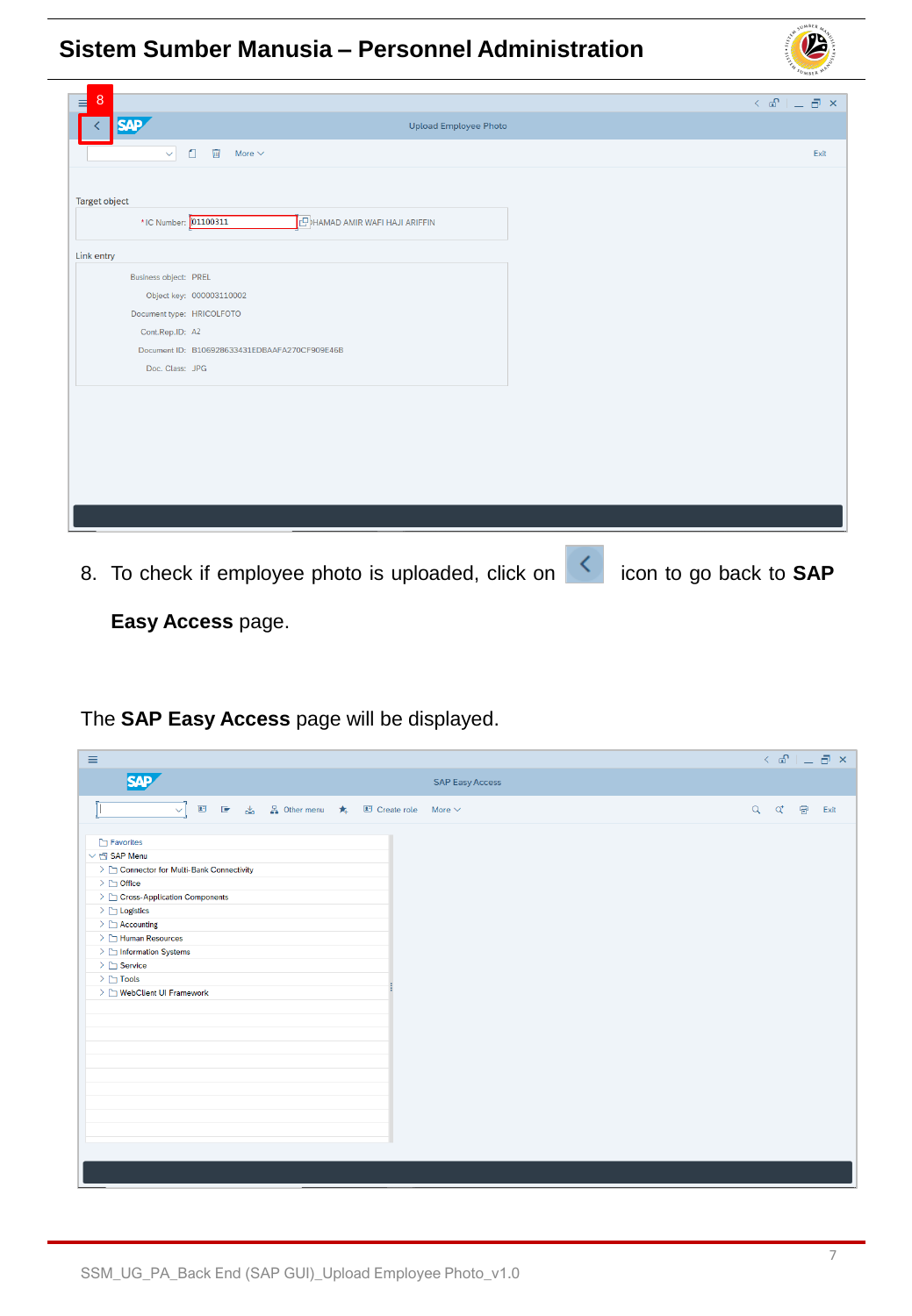

9. Navigate to **Maintain HR Master Data** page by entering transaction code, **PA30** in the Search Bar and press **Enter** button on the keyboard.

The **Maintain HR Master Data (PA30)** page will be displayed.

| $\equiv$                                                                                                                                                             |                                                                                                                                                                                                                                                                                                                                                                                                                                                                                                                                                                                                                                                                                                                                                                                                       | $\langle$ $\oplus$ $ $ $\oplus$ $\oplus$ $\times$ $ $ |
|----------------------------------------------------------------------------------------------------------------------------------------------------------------------|-------------------------------------------------------------------------------------------------------------------------------------------------------------------------------------------------------------------------------------------------------------------------------------------------------------------------------------------------------------------------------------------------------------------------------------------------------------------------------------------------------------------------------------------------------------------------------------------------------------------------------------------------------------------------------------------------------------------------------------------------------------------------------------------------------|-------------------------------------------------------|
| <b>SAP</b>                                                                                                                                                           | Maintain HR Master Data                                                                                                                                                                                                                                                                                                                                                                                                                                                                                                                                                                                                                                                                                                                                                                               |                                                       |
| đ<br>$\Box$<br>O<br>$6\delta$<br>$\checkmark$<br>×<br>$\hat{z}$<br>$\star$<br>$\star$<br>齐<br>$\leftarrow$<br>Find by<br>$\vee$ 8 Person<br>Q Collective Search Help | $\Box$<br>喕<br>$\overline{\mathbb{A}^2}$<br>More $\vee$<br>e<br>Personnel no.:                                                                                                                                                                                                                                                                                                                                                                                                                                                                                                                                                                                                                                                                                                                        | Exit<br>$\hat{\phantom{a}}$<br>v                      |
| Q Search Term<br>Q Free search                                                                                                                                       | Plan. ><br><b>Contract Data</b><br>Gross/net payroll<br>Net payroll<br>Addt'l payroll data<br><b>Basic personal data</b><br>Period<br><b>S</b><br>Infotype Text<br>×<br><b>Actions</b><br>• Period<br>ř<br>Organizational assignment<br>To:<br>From:<br>Personal data<br>$\bigcirc$ Today<br>◯ Curr.week<br><b>Addresses</b><br>$\bigcirc$ All<br>◯ Current month<br><b>Planned Working Time</b><br><b>Basic Pay</b><br>$\bigcirc$ Last week<br>$\bigcap$ From curr.date<br><b>Bank Details</b><br>$\bigcirc$ Last month<br>◯ To Current Date<br><b>Recurring Payments/Deductions</b><br>◯ Current Year<br>Current Period<br><b>Additional Payments/Deductions</b><br><b>凹 Choose</b><br><b>Monitoring of Tasks</b><br><b>Family Member/Dependents</b><br>$\sim$<br>Education<br>$\ddot{\phantom{1}}$ | ×<br>v                                                |

 $\mathcal{P}$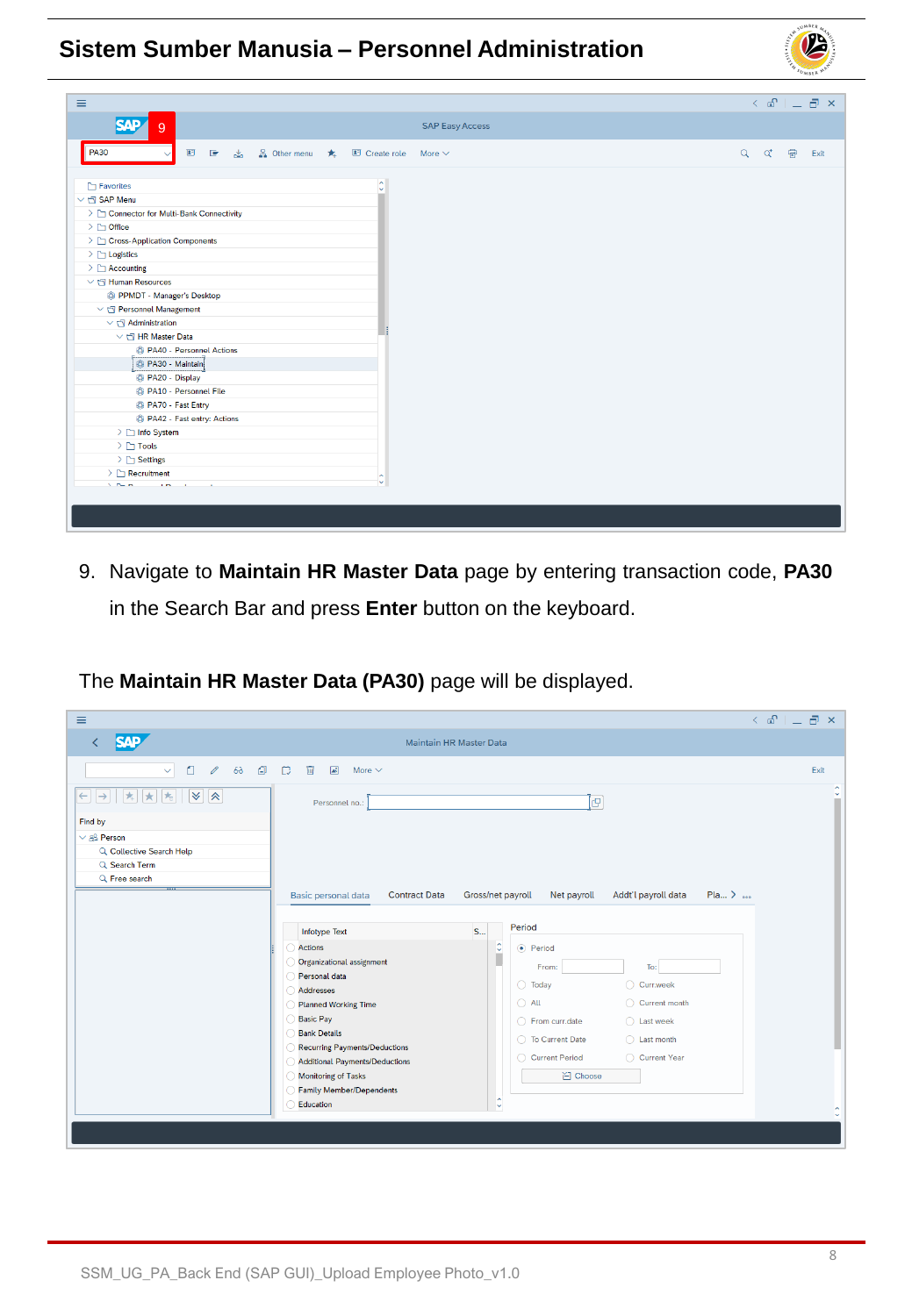

#### **Note:**

- Click on *SAP Menu > Human Resources > Personnel Management > Administration > HR Master Data > PA30 – Maintain*
- User may search for the personnel using their IC number via the Lookup icon.

| $\equiv$                                                                                                                                                              |                                                                                                                                                                                                                                                                                                                                                                                                                                                                                                                                                                                                                                                                                                                                                            | $\langle$ $\oplus$ $ $ $\oplus$ $\oplus$ $\times$ |
|-----------------------------------------------------------------------------------------------------------------------------------------------------------------------|------------------------------------------------------------------------------------------------------------------------------------------------------------------------------------------------------------------------------------------------------------------------------------------------------------------------------------------------------------------------------------------------------------------------------------------------------------------------------------------------------------------------------------------------------------------------------------------------------------------------------------------------------------------------------------------------------------------------------------------------------------|---------------------------------------------------|
| <b>SAP</b>                                                                                                                                                            | <b>Maintain HR Master Data</b>                                                                                                                                                                                                                                                                                                                                                                                                                                                                                                                                                                                                                                                                                                                             |                                                   |
| $\begin{array}{cccccccccccccc} \mathscr{O} & \mathscr{E} & \mathscr{E} & \mathscr{O} & \mathscr{O} & \mathscr{O} & \mathscr{O} \end{array}$<br>$\Box$<br>$\checkmark$ | $\overline{\mathbb{A}^2}$<br>More $\vee$<br>10                                                                                                                                                                                                                                                                                                                                                                                                                                                                                                                                                                                                                                                                                                             | Exit                                              |
| $ \star $<br>$\vert \star$<br>է<br>$ \mathbb{A} $<br>$\rightarrow$<br>$\leftarrow$<br>內                                                                               | ŀQ<br>Personnel no.:                                                                                                                                                                                                                                                                                                                                                                                                                                                                                                                                                                                                                                                                                                                                       | $\hat{\phantom{a}}$<br>$\checkmark$               |
| Find by<br>$\vee$ 88 Person<br>Q Collective Search Help<br>Q Search Term<br>Q Free search                                                                             | Plan. ><br>Basic personal data<br><b>Contract Data</b><br>Gross/net payroll<br>Net payroll<br>Addt'l payroll data<br>Period<br>S<br><b>Infotype Text</b><br>¢<br><b>Actions</b><br>◯ Period<br>ш<br>Organizational assignment<br>From: 01.01.1800<br>To: 31.12.9999<br>Personal data<br><b>Q</b> Today<br>urr.week<br><b>Addresses</b><br>11<br>$\odot$ All<br>urrent month<br><b>Planned Working Time</b><br><b>Basic Pay</b><br>◯ From curr.date<br>$\bigcirc$ Last week<br><b>Bank Details</b><br>◯ To Current Date<br>$\bigcirc$ Last month<br><b>Recurring Payments/Deductions</b><br>◯ Current Period<br>◯ Current Year<br><b>Additional Payments/Deductions</b><br><b>闩</b> Choose<br><b>Monitoring of Tasks</b><br><b>Family Member/Dependents</b> |                                                   |
|                                                                                                                                                                       | $\hat{\phantom{a}}$<br><b>Education</b><br>w                                                                                                                                                                                                                                                                                                                                                                                                                                                                                                                                                                                                                                                                                                               | $\hat{\phantom{a}}$<br>v                          |
|                                                                                                                                                                       |                                                                                                                                                                                                                                                                                                                                                                                                                                                                                                                                                                                                                                                                                                                                                            |                                                   |

10. Under **Period** section, click on **a** and select <sup>All</sup>

All data within this timeframe (From **01.01.1800** to **31.12.9999**) will be available.

11. Click on  $\boxed{C}$  icon for Personnel No.

| $\equiv$                                                                                                                                                                              |                                                                                                                                                                                                                                                                                                                                      | $\langle$ a <sup>n</sup> = $\mathbb{R}$ x |               |
|---------------------------------------------------------------------------------------------------------------------------------------------------------------------------------------|--------------------------------------------------------------------------------------------------------------------------------------------------------------------------------------------------------------------------------------------------------------------------------------------------------------------------------------|-------------------------------------------|---------------|
| <b>SAP</b>                                                                                                                                                                            | $\equiv$<br>Personnel Number (1)                                                                                                                                                                                                                                                                                                     | $- x$                                     |               |
| 68 印 门<br>O<br>$\mathscr{O}$<br>$\checkmark$                                                                                                                                          | 12 <sup>°</sup><br>画<br>$\overline{\mathbf{w}}$<br>Mor < C: Personnel ID Number<br>K: Organizati<br>hent Free search<br>I: IC number                                                                                                                                                                                                 | Exit<br>$\sum_{\alpha=0}^{\infty}$        |               |
| $ \star $ $\star$<br>×<br>$\hat{z}$<br>$ \star_{\!\!z}$<br>$\leftarrow$<br>$\rightarrow$<br>Find by<br>$\vee$ 88 Person<br>Q Collective Search Help<br>Q Search Term<br>Q Free search | 01100311<br>Identity Number:<br>Personnel no.:<br>IC Type:<br><b>Start Date:</b><br>End Date:<br>Personnel number:<br><b>Basic personal data</b><br>Infotype Text<br><b>Actions</b><br>Organizational assig<br>Personal data<br><b>Addresses</b><br><b>Planned Working Tir</b><br><b>Basic Pay</b><br>0<br>13<br><b>Bank Details</b> |                                           | $\sim$<br>l v |
|                                                                                                                                                                                       | <b>Recurring Payments</b><br>$\mathcal Q$ Start Search<br>↓ Multiple Selection<br><b>Additional Payments/Dequations</b><br><b>□</b> Choose<br>Monitoring of Tasks<br><b>Family Member/Dependents</b><br>$\hat{\phantom{a}}$<br>Education<br>v                                                                                        | <b>E</b> Close                            |               |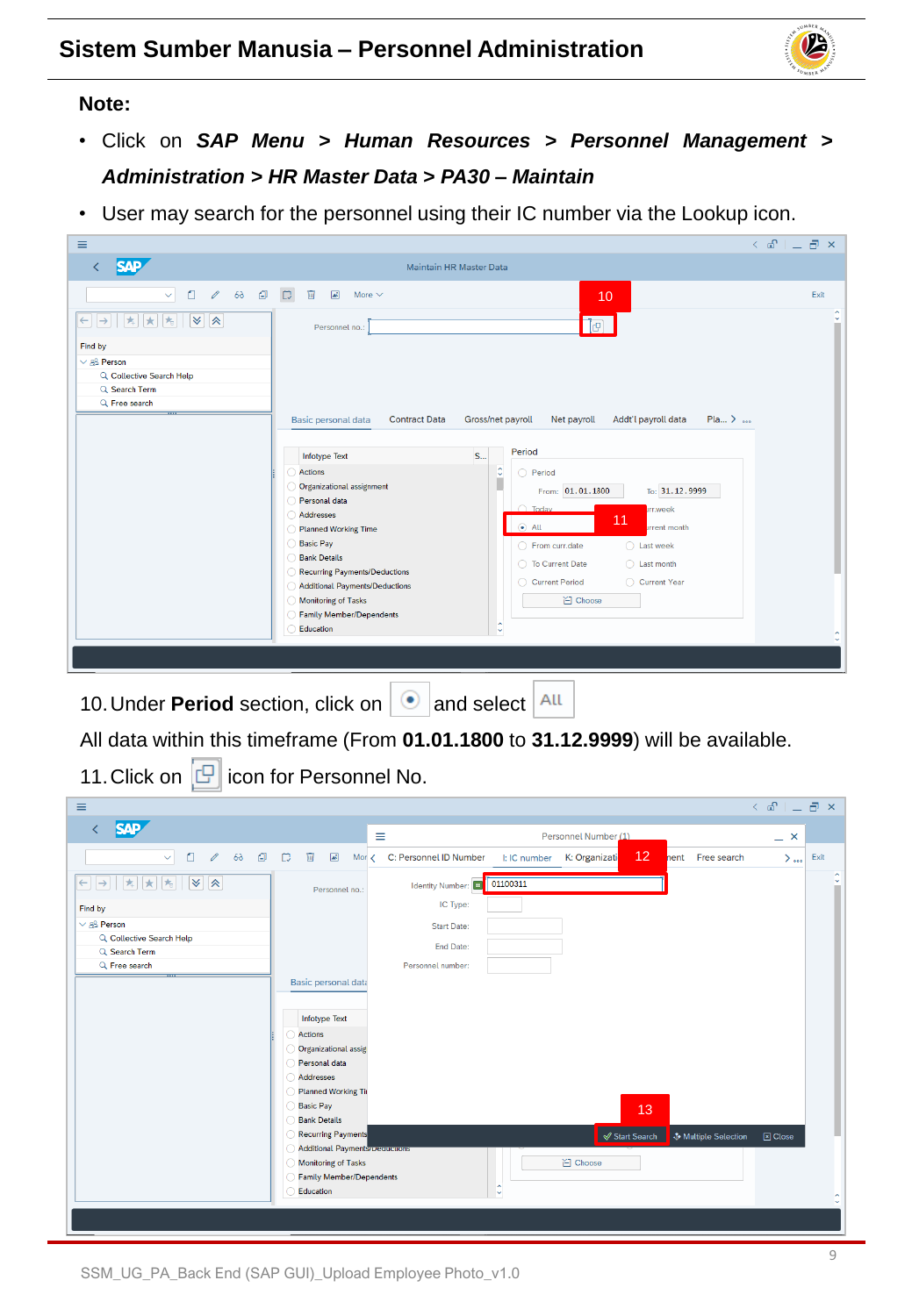

- 12.Enter the personnel IC Number.
- 13. Click on √Start Search

| Ξ                                                                                                                     | $\equiv$<br>Personnel Number (1) 1 Entry found                                                                                                     | ī.<br>$\boldsymbol{\times}$<br>$- x$ |
|-----------------------------------------------------------------------------------------------------------------------|----------------------------------------------------------------------------------------------------------------------------------------------------|--------------------------------------|
| <b>SAP</b>                                                                                                            | rsonnel ID Number<br>K: Organizational assignment<br>Free search<br>I: IC number<br>14                                                             | $>$ $\infty$                         |
|                                                                                                                       | $\overline{\vee}$                                                                                                                                  |                                      |
| 68 印 筒<br>$\Box$<br>画<br>$\mathscr{O}$<br>$\Delta \vec{S}$<br>$\sim$                                                  | $\begin{array}{ c c c c }\hline \textbf{Q} & \textbf{Q} & \textbf{A} & \textbf{B} & \textbf{B} & \textbf{B} \\\hline \end{array}$<br>Mor V D<br>15 | ixit                                 |
| $ \star $ $\star$<br>$\preccurlyeq$<br>$\hat{\mathcal{R}}$<br>$\leftarrow$ $\rightarrow$<br>$\star$<br>Personnel no.: | ID Numb IC Start Date End Date Per                                                                                                                 |                                      |
| Find by                                                                                                               | 01100311 01 01.01.2021 31.12.9999 00000311                                                                                                         |                                      |
| $\vee$ 8 Person                                                                                                       |                                                                                                                                                    |                                      |
| Q Collective Search Help                                                                                              |                                                                                                                                                    |                                      |
| Q Search Term                                                                                                         |                                                                                                                                                    |                                      |
| Q Free search                                                                                                         |                                                                                                                                                    |                                      |
| Basic personal data                                                                                                   |                                                                                                                                                    |                                      |
|                                                                                                                       |                                                                                                                                                    |                                      |
|                                                                                                                       |                                                                                                                                                    |                                      |
| Infotype Text                                                                                                         |                                                                                                                                                    |                                      |
| <b>Actions</b>                                                                                                        |                                                                                                                                                    |                                      |
| Organizational assig                                                                                                  |                                                                                                                                                    |                                      |
| Personal data                                                                                                         |                                                                                                                                                    |                                      |
| <b>Addresses</b>                                                                                                      |                                                                                                                                                    |                                      |
| <b>Planned Working Tit</b>                                                                                            |                                                                                                                                                    |                                      |
| <b>Basic Pay</b>                                                                                                      |                                                                                                                                                    |                                      |
| <b>Bank Details</b>                                                                                                   |                                                                                                                                                    |                                      |
| <b>Recurring Payments</b>                                                                                             |                                                                                                                                                    |                                      |
| <b>Additional Payments</b>                                                                                            |                                                                                                                                                    |                                      |
| Monitoring of Tasks                                                                                                   |                                                                                                                                                    |                                      |
| Family Member/De                                                                                                      |                                                                                                                                                    |                                      |
| Education                                                                                                             |                                                                                                                                                    |                                      |
|                                                                                                                       |                                                                                                                                                    |                                      |
|                                                                                                                       | 1 Entry found                                                                                                                                      |                                      |

14.Select the searched personnel.

15. Click on  $\sqrt{\phantom{a}}$  icon.

| 19.91911911<br>                                                                          |                                                                                                                                                                                                                                                                                                                                                                                                                                                                                                                                                                                                                                                                                                                                                                                                              |                                                       |
|------------------------------------------------------------------------------------------|--------------------------------------------------------------------------------------------------------------------------------------------------------------------------------------------------------------------------------------------------------------------------------------------------------------------------------------------------------------------------------------------------------------------------------------------------------------------------------------------------------------------------------------------------------------------------------------------------------------------------------------------------------------------------------------------------------------------------------------------------------------------------------------------------------------|-------------------------------------------------------|
| $\equiv$                                                                                 |                                                                                                                                                                                                                                                                                                                                                                                                                                                                                                                                                                                                                                                                                                                                                                                                              | $\langle$ $\oplus$ $ $ $\oplus$ $\oplus$ $\times$ $ $ |
| <b>SAP</b><br>K                                                                          | <b>Maintain HR Master Data</b>                                                                                                                                                                                                                                                                                                                                                                                                                                                                                                                                                                                                                                                                                                                                                                               |                                                       |
| 0<br>$\mathscr{O}$<br>$\checkmark$                                                       | $\overrightarrow{ab}$<br>More $\vee$                                                                                                                                                                                                                                                                                                                                                                                                                                                                                                                                                                                                                                                                                                                                                                         | Exit                                                  |
| ∨<br>'<br>$\star$<br>$\leftarrow$<br>★<br>$\rightarrow$                                  | 9<br>Personnel no.: 00000311                                                                                                                                                                                                                                                                                                                                                                                                                                                                                                                                                                                                                                                                                                                                                                                 |                                                       |
| Find by<br>$\vee$ 8 Person<br>Q Collective Search Help<br>Q Search Term<br>Q Free search | Plan. ><br><b>Contract Data</b><br>Gross/net payroll<br>Net payroll<br>Addt'l payroll data<br>Basic personal data<br>Period<br>S<br><b>Infotype Text</b><br>¢<br><b>Actions</b><br>O Period<br>Π<br>Organizational assignment<br>To: 31.12.9999<br>From: 01.01.1800<br>Personal data<br>$\bigcirc$ Today<br>◯ Curr.week<br><b>Addresses</b><br>$\odot$ All<br>$\bigcirc$ Current month<br><b>Planned Working Time</b><br><b>Basic Pay</b><br>◯ From curr.date<br>$\bigcirc$ Last week<br><b>Bank Details</b><br>◯ To Current Date<br>$\bigcirc$ Last month<br><b>Recurring Payments/Deductions</b><br>Current Period<br>◯ Current Year<br><b>Additional Payments/Deductions</b><br><b>Monitoring of Tasks</b><br><b>凹 Choose</b><br><b>Family Member/Dependents</b><br>$\hat{\phantom{a}}$<br>Education<br>v | $\sim$                                                |
|                                                                                          |                                                                                                                                                                                                                                                                                                                                                                                                                                                                                                                                                                                                                                                                                                                                                                                                              |                                                       |

16.Press **Enter** button on the keyboard.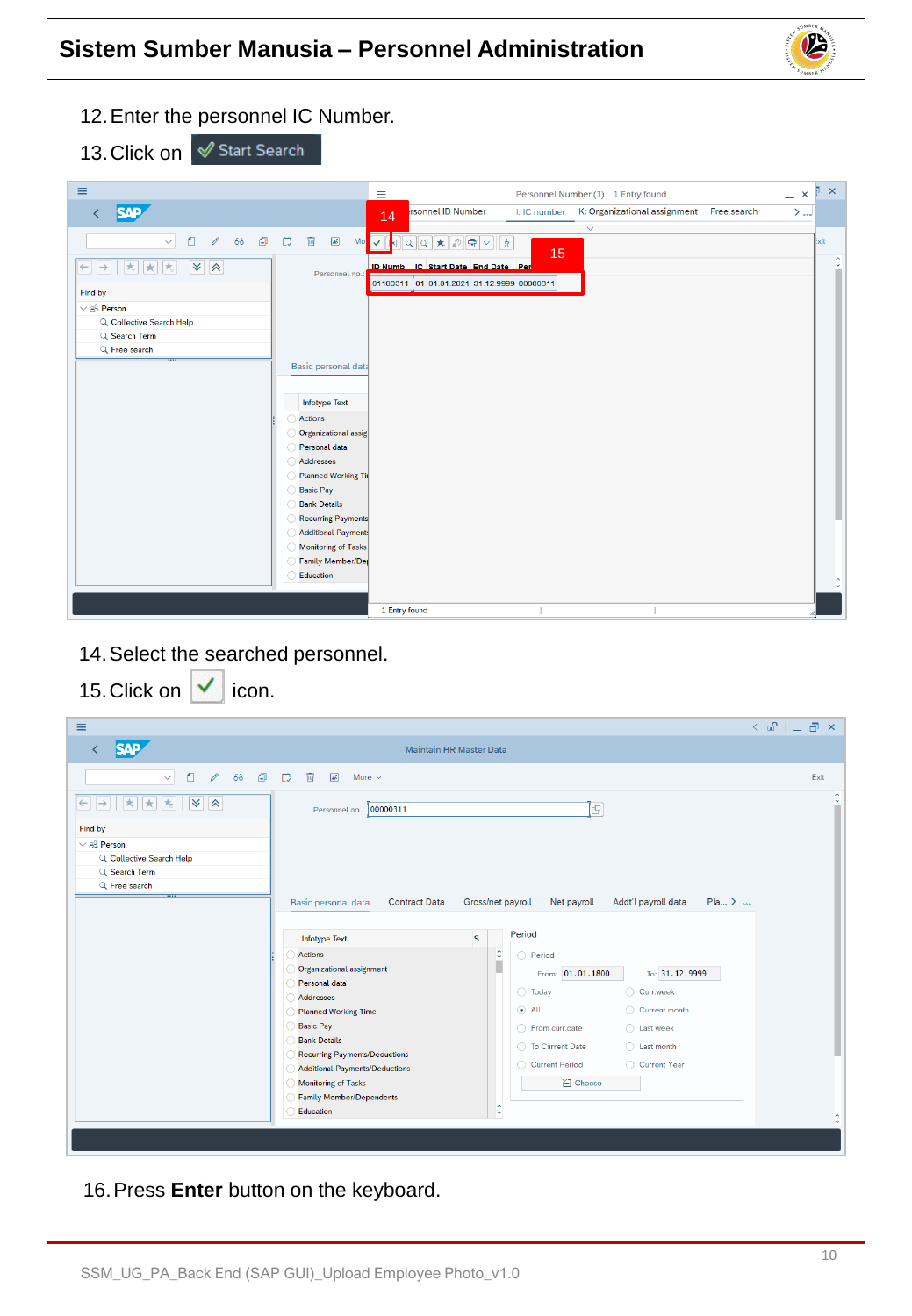

The **personnel information** and **uploaded employee photo** will be displayed..

| $\equiv$                                                                                                                                                       |                                                                                                                                                                                                                                                                                                                                                                                                                                                                                                                                                                                                                                                                                                                                                          | $\leq$ $\mathbf{E}$ $\perp$ $\mathbf{E}$ $\geq$ |
|----------------------------------------------------------------------------------------------------------------------------------------------------------------|----------------------------------------------------------------------------------------------------------------------------------------------------------------------------------------------------------------------------------------------------------------------------------------------------------------------------------------------------------------------------------------------------------------------------------------------------------------------------------------------------------------------------------------------------------------------------------------------------------------------------------------------------------------------------------------------------------------------------------------------------------|-------------------------------------------------|
| <b>SAP</b><br>$ \mathbb{R} \sim$<br>$\left\langle \right\rangle$                                                                                               | <b>Maintain HR Master Data</b>                                                                                                                                                                                                                                                                                                                                                                                                                                                                                                                                                                                                                                                                                                                           |                                                 |
| n<br>$\mathscr{O}$<br>$6\delta$<br>$\vee$                                                                                                                      | €<br>$\mathbb{D}$<br>而<br>$\overline{a}$<br>More $\vee$                                                                                                                                                                                                                                                                                                                                                                                                                                                                                                                                                                                                                                                                                                  | Exit                                            |
| 大大<br>V<br>$\leftarrow$ $\rightarrow$<br>$\frac{1}{\sqrt{2}}$<br>《<br>Find by<br>$\vee$ 8 Person<br>Q Collective Search Help<br>Q Search Term<br>Q Free search | e<br>Personnel no.: B11<br>Name: MOHAMAD AMIR WAFI HAJI ARIFFIN<br>EE group: 1 Permanent<br>Pers.area: SA<br>Prime Minister's Office<br>EE subgroup: 03 Division III<br>Basic personal data                                                                                                                                                                                                                                                                                                                                                                                                                                                                                                                                                              | $\sim$<br>$\checkmark$                          |
|                                                                                                                                                                | Period<br>S<br><b>Infotype Text</b><br>٥<br>$\checkmark$<br>O Period<br><b>Actions</b><br>Organizational assignment<br>✓<br>From: 01.01.1800<br>To: 31.12.9999<br>Personal data<br>$\checkmark$<br>◯ Curr.week<br>$\bigcirc$ Today<br><b>Addresses</b><br>✓<br>$\odot$ All<br>C Current month<br><b>Planned Working Time</b><br>$\checkmark$<br><b>Basic Pay</b><br>✓<br>◯ From curr.date<br>◯ Last week<br><b>Bank Details</b><br>✓<br>◯ To Current Date<br>$\bigcap$ Last month<br><b>Recurring Payments/Deductions</b><br>◯ Current Period<br>◯ Current Year<br><b>Additional Payments/Deductions</b><br>$\checkmark$<br><b>Monitoring of Tasks</b><br><b>凹 Choose</b><br>✓<br><b>Family Member/Dependents</b><br>×<br>$\checkmark$<br>Education<br>v | $\hat{\phantom{a}}$<br>$\overline{\phantom{a}}$ |
|                                                                                                                                                                |                                                                                                                                                                                                                                                                                                                                                                                                                                                                                                                                                                                                                                                                                                                                                          |                                                 |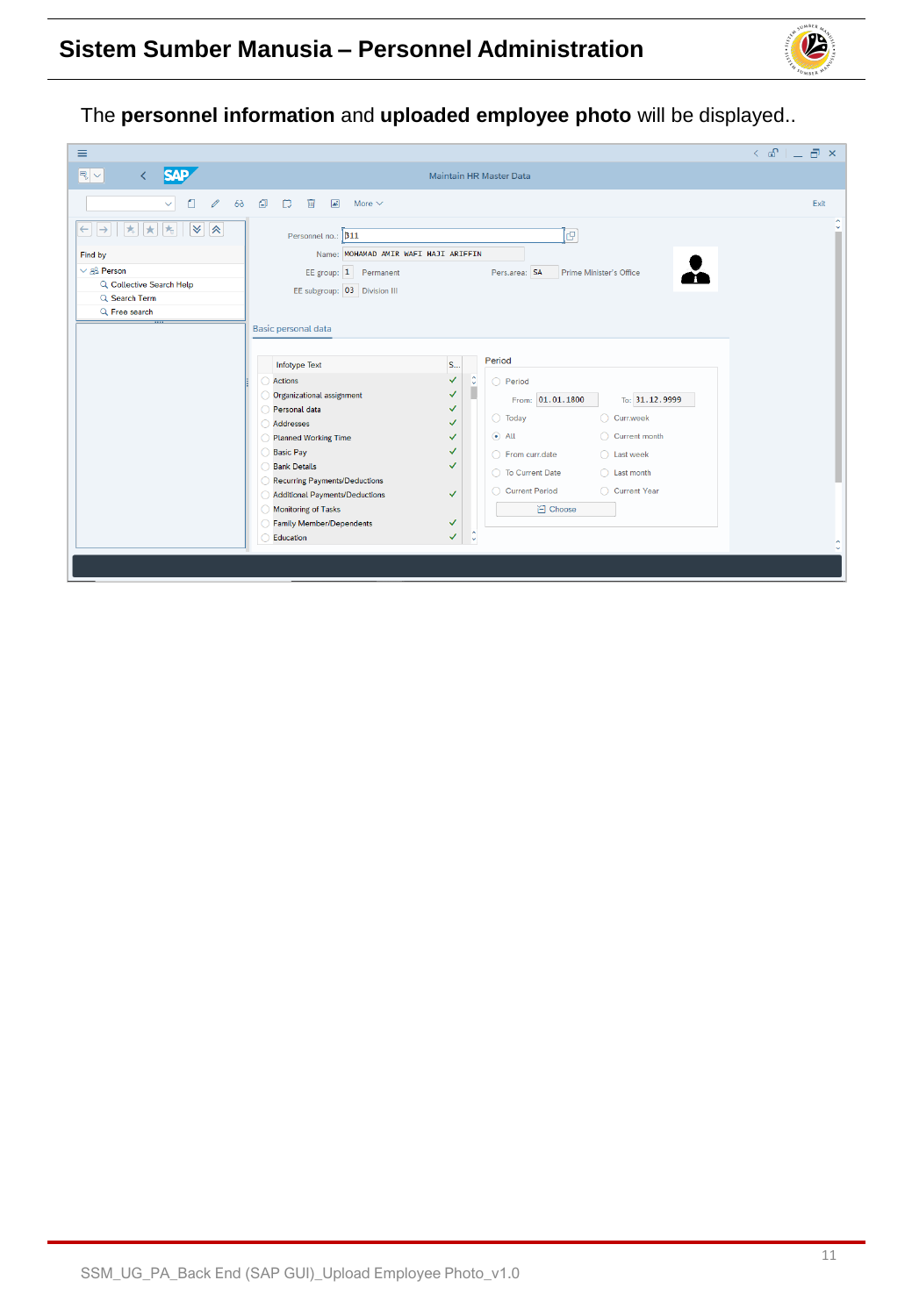

<span id="page-11-0"></span>

| <b>Delete Employee</b>                                                                                                                                                                                                                                                                                          | <b>Back End User</b>                                   |       |      |
|-----------------------------------------------------------------------------------------------------------------------------------------------------------------------------------------------------------------------------------------------------------------------------------------------------------------|--------------------------------------------------------|-------|------|
| <b>Photo</b>                                                                                                                                                                                                                                                                                                    | Department HR Administrator and HR Administrator (JPA) |       |      |
| $\equiv$                                                                                                                                                                                                                                                                                                        |                                                        |       |      |
| <b>SAP</b>                                                                                                                                                                                                                                                                                                      | <b>SAP Easy Access</b>                                 |       |      |
| <b>ZHRPA0002</b><br>圕<br>폴 系 Other menu<br>$\Box$                                                                                                                                                                                                                                                               | Create role<br>大<br>More $\vee$                        | Q d 骨 | Exit |
| Favorites<br>$\vee$ the SAP Menu<br>> Connector for Multi-Bank Connectivity<br>$\geq$ $\Box$ Office<br>> Cross-Application Components<br>$\geq$ $\Box$ Logistics<br>$\geq$ $\Box$ Accounting<br>Human Resources<br>> Information Systems<br>$\sum$ Service<br>$\geq$ $\Box$ Tools<br>> □ WebClient UI Framework |                                                        |       |      |

1. Navigate to **Upload Employee Photo** page by entering transaction code,

**ZHRPA0002** in the Search Bar and press **Enter** button on the keyboard.

#### The **Upload Employee Photo** page will be displayed.

| $\equiv$                                                              |                       | $\langle \begin{array}{c c} \circ \mathbb{S}^1 & \circ \end{array} \rangle = \begin{array}{c c} \circ \mathbb{S}^1 & \circ \end{array}$ |
|-----------------------------------------------------------------------|-----------------------|-----------------------------------------------------------------------------------------------------------------------------------------|
| <b>SAP</b><br>$\langle$                                               | Upload Employee Photo |                                                                                                                                         |
| $\Box$<br>$\overline{\overline{\mathbb{W}}}$<br>$\vee$<br>More $\vee$ |                       | Exit                                                                                                                                    |
| Target object<br>Ţc<br>*IC Number:                                    |                       |                                                                                                                                         |
| Link entry                                                            |                       |                                                                                                                                         |
| <b>Business object:</b>                                               |                       |                                                                                                                                         |
| Object key:                                                           |                       |                                                                                                                                         |
| Document type:                                                        |                       |                                                                                                                                         |
| Cont.Rep.ID:                                                          |                       |                                                                                                                                         |
| Document ID:                                                          |                       |                                                                                                                                         |
| Doc. Class:                                                           |                       |                                                                                                                                         |
|                                                                       |                       |                                                                                                                                         |
|                                                                       |                       |                                                                                                                                         |
|                                                                       |                       |                                                                                                                                         |
|                                                                       |                       |                                                                                                                                         |
|                                                                       |                       |                                                                                                                                         |
|                                                                       |                       |                                                                                                                                         |
|                                                                       |                       |                                                                                                                                         |
|                                                                       |                       |                                                                                                                                         |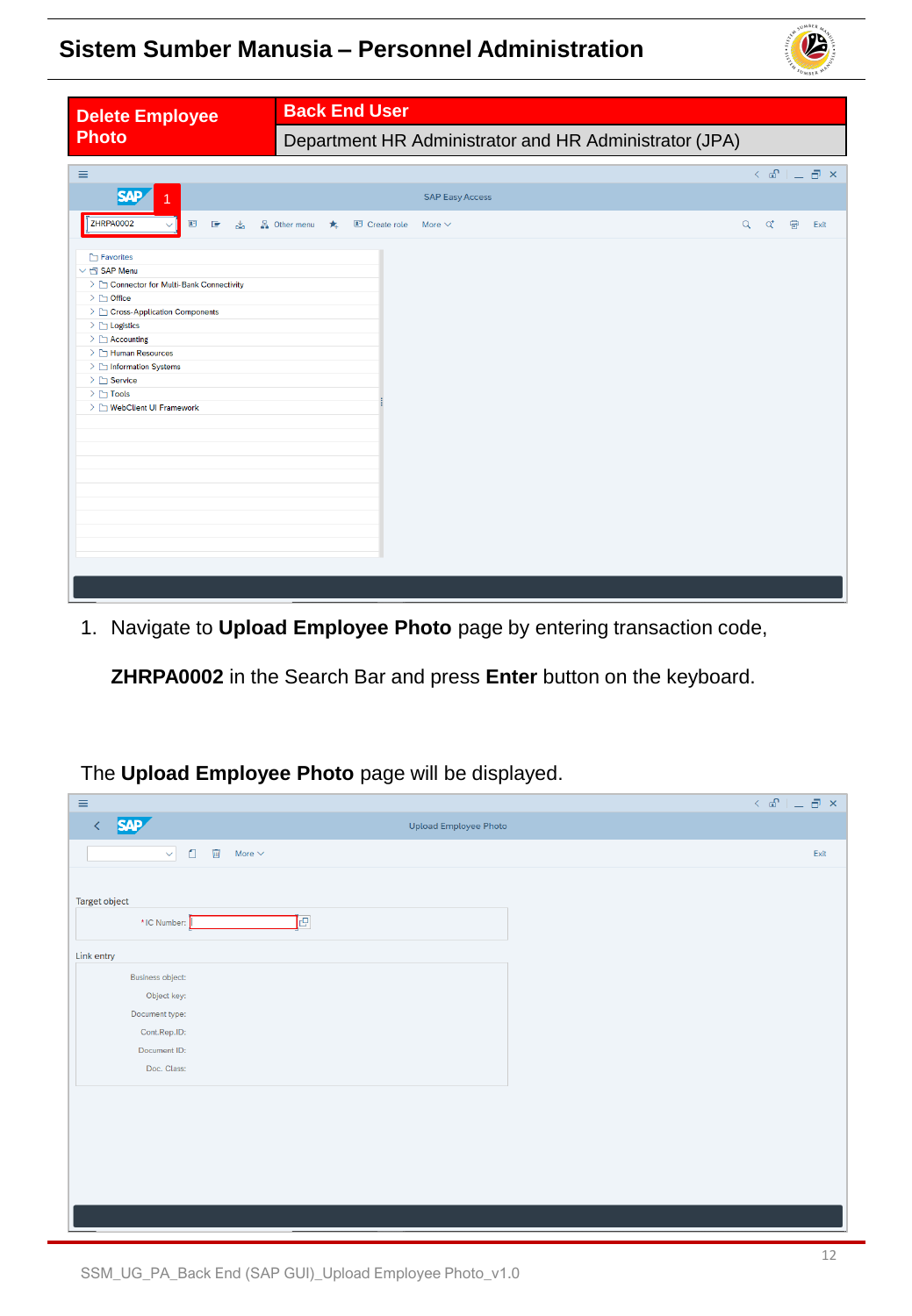| $\equiv$                                                              | $\langle \begin{array}{c c} \circ \\ \circ \\ \circ \end{array} \rangle = \begin{array}{c c} \circ \\ \circ \\ \circ \end{array} \begin{array}{c c} \circ \\ \circ \\ \circ \end{array}$ |
|-----------------------------------------------------------------------|------------------------------------------------------------------------------------------------------------------------------------------------------------------------------------------|
| <b>SAP</b><br>$\langle$                                               | Upload Employee Photo                                                                                                                                                                    |
| $\Box$<br>$\overline{\overline{\mathbb{W}}}$<br>$\vee$<br>More $\vee$ | Exit                                                                                                                                                                                     |
|                                                                       |                                                                                                                                                                                          |
| $\overline{2}$<br>Target object                                       |                                                                                                                                                                                          |
| *IC Number:                                                           | e                                                                                                                                                                                        |
|                                                                       |                                                                                                                                                                                          |
| Link entry                                                            |                                                                                                                                                                                          |
| <b>Business object:</b>                                               |                                                                                                                                                                                          |
| Object key:                                                           |                                                                                                                                                                                          |
| Document type:                                                        |                                                                                                                                                                                          |
| Cont.Rep.ID:                                                          |                                                                                                                                                                                          |
| Document ID:                                                          |                                                                                                                                                                                          |
| Doc. Class:                                                           |                                                                                                                                                                                          |
|                                                                       |                                                                                                                                                                                          |
|                                                                       |                                                                                                                                                                                          |
|                                                                       |                                                                                                                                                                                          |
|                                                                       |                                                                                                                                                                                          |
|                                                                       |                                                                                                                                                                                          |
|                                                                       |                                                                                                                                                                                          |
|                                                                       |                                                                                                                                                                                          |
|                                                                       |                                                                                                                                                                                          |
|                                                                       |                                                                                                                                                                                          |

- 2. Under **Target object** section, enter the personnel IC Number.
- 3. Press **Enter** on the keyboard and personnel name will be displayed.

| $\equiv$                                                       |                                | $\langle$ $\oplus$ $ $ $\oplus$ $\oplus$ $\times$ |
|----------------------------------------------------------------|--------------------------------|---------------------------------------------------|
| <b>SAP</b><br>K<br>$\overline{4}$                              | <b>Upload Employee Photo</b>   |                                                   |
| $\sqrt{2}$<br>$\overline{\mathbb{W}}$<br>$\Box$<br>More $\sim$ |                                | Exit                                              |
|                                                                |                                |                                                   |
| <b>Target object</b>                                           |                                |                                                   |
| *IC Number: 01100311                                           | MOHAMAD AMIR WAFI HAJI ARIFFIN |                                                   |
| Link entry                                                     |                                |                                                   |
| <b>Business object:</b>                                        |                                |                                                   |
| Object key:                                                    |                                |                                                   |
| Document type:                                                 |                                |                                                   |
| Cont.Rep.ID:                                                   |                                |                                                   |
| Document ID:                                                   |                                |                                                   |
| Doc. Class:                                                    |                                |                                                   |
|                                                                |                                |                                                   |
|                                                                |                                |                                                   |
|                                                                |                                |                                                   |
|                                                                |                                |                                                   |
|                                                                |                                |                                                   |
|                                                                |                                |                                                   |
|                                                                |                                |                                                   |
|                                                                |                                |                                                   |
| 靣<br>4. Click on<br>icon.                                      |                                |                                                   |

 $\mathcal{V}$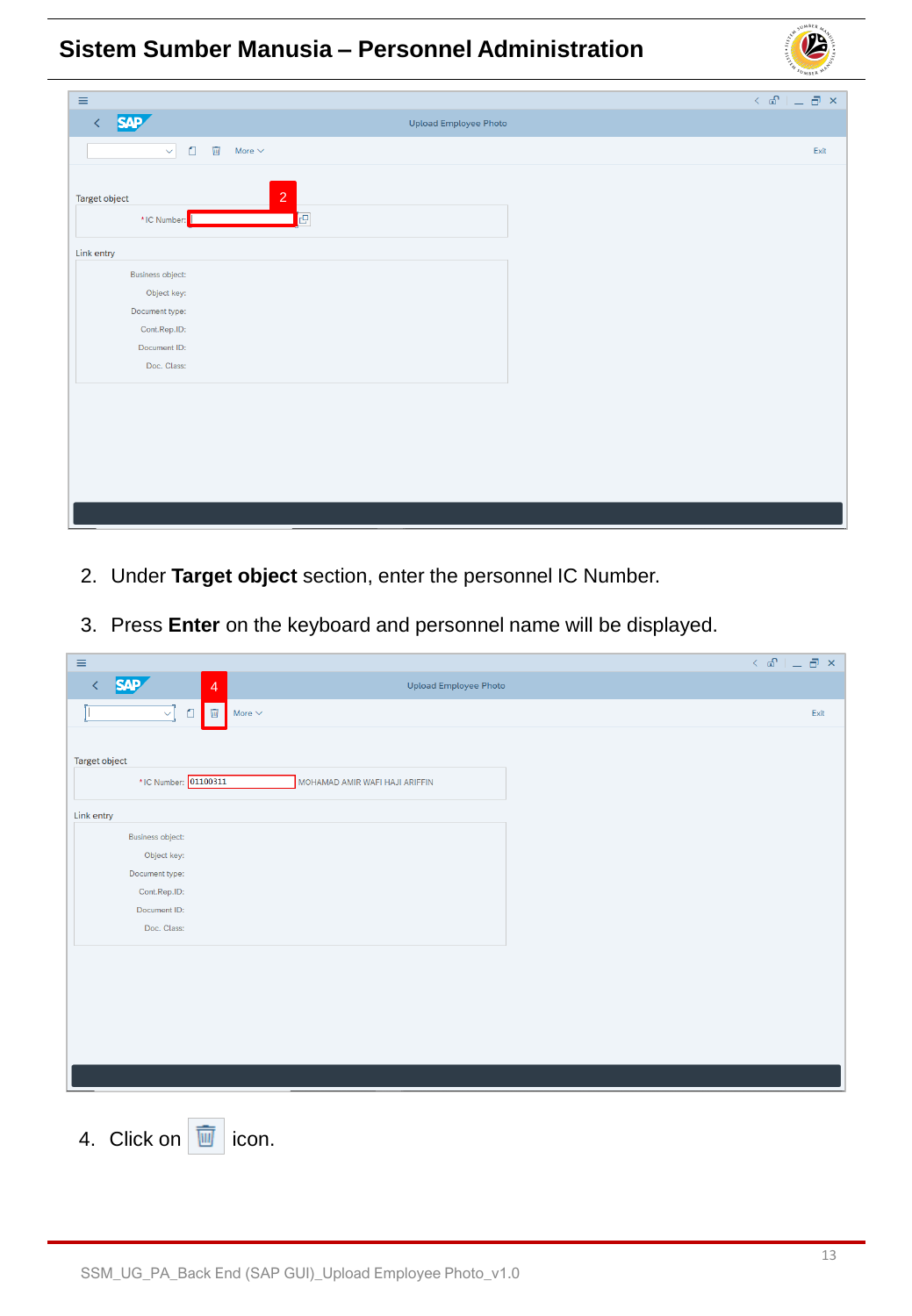| Ξ                       |                                               | $\langle \begin{array}{c c} \mathbb{G} & \mathbb{D} \end{array} \rangle = \begin{array}{c c} \mathbb{D} & \mathbb{N} \end{array}$ |
|-------------------------|-----------------------------------------------|-----------------------------------------------------------------------------------------------------------------------------------|
| <b>SAP</b><br>K         | Upload Employee Photo                         |                                                                                                                                   |
| $\Box$<br>$\vee$        | $\overline{\text{m}}$<br>More $\vee$          | Exit                                                                                                                              |
|                         |                                               |                                                                                                                                   |
| Target object           |                                               |                                                                                                                                   |
| *IC Number: 01100311    | MOHAMAD AMIR WAFI HAJI ARIFFIN                |                                                                                                                                   |
| Link entry              |                                               |                                                                                                                                   |
| <b>Business object:</b> | <b>SAP ArchiveLink</b><br>Ξ<br>$\pmb{\times}$ |                                                                                                                                   |
| Object key:             |                                               |                                                                                                                                   |
| Document type:          | Delete link?Caution: Last link!               |                                                                                                                                   |
| Cont.Rep.ID:            | $^{\circ}$                                    |                                                                                                                                   |
| Document ID:            |                                               |                                                                                                                                   |
| Doc. Class:             |                                               |                                                                                                                                   |
|                         | X Cancel<br>Yes<br>No                         |                                                                                                                                   |
|                         |                                               |                                                                                                                                   |
|                         |                                               |                                                                                                                                   |
|                         |                                               |                                                                                                                                   |
|                         |                                               |                                                                                                                                   |
|                         |                                               |                                                                                                                                   |
|                         |                                               |                                                                                                                                   |
|                         |                                               |                                                                                                                                   |

 $5. \text{ Click}$   $\frac{1}{100}$   $\frac{1}{100}$  to delete link.

| $\equiv$                                                                                                                                                                                                                                                                                                                                                                         |                                                                                                      |
|----------------------------------------------------------------------------------------------------------------------------------------------------------------------------------------------------------------------------------------------------------------------------------------------------------------------------------------------------------------------------------|------------------------------------------------------------------------------------------------------|
| <b>SAP</b><br>≺                                                                                                                                                                                                                                                                                                                                                                  | <b>Document Viewer</b>                                                                               |
| $\vee$<br>More $\vee$                                                                                                                                                                                                                                                                                                                                                            |                                                                                                      |
|                                                                                                                                                                                                                                                                                                                                                                                  |                                                                                                      |
| $\fbox{15} \mid \fbox{26} \mid \fbox{27} \mid \fbox{28} \mid \fbox{29} \mid \fbox{20} \mid \fbox{21} \mid \fbox{23} \mid \fbox{24} \mid \fbox{25} \mid \fbox{26} \mid \fbox{27} \mid \fbox{28} \mid \fbox{29} \mid \fbox{20} \mid \fbox{27} \mid \fbox{28} \mid \fbox{29} \mid \fbox{20} \mid \fbox{20} \mid \fbox{21} \mid \fbox{22} \mid \fbox{23} \mid \fbox{24} \mid \fbox{$ |                                                                                                      |
|                                                                                                                                                                                                                                                                                                                                                                                  |                                                                                                      |
|                                                                                                                                                                                                                                                                                                                                                                                  | <b>SAP GUI Security</b><br>$\times$                                                                  |
|                                                                                                                                                                                                                                                                                                                                                                                  |                                                                                                      |
|                                                                                                                                                                                                                                                                                                                                                                                  | The system is trying to create the file<br>C:\Users\amir.ariffin\AppData\Local\Temp\a248a10_3723.JPG |
|                                                                                                                                                                                                                                                                                                                                                                                  | in the directory                                                                                     |
|                                                                                                                                                                                                                                                                                                                                                                                  | C:\Users\amir.ariffin\AppData\Local\Temp\                                                            |
|                                                                                                                                                                                                                                                                                                                                                                                  | Do you want to grant the permission to modify the parent directory and all its subdirectories?       |
|                                                                                                                                                                                                                                                                                                                                                                                  | Remember My Decision                                                                                 |
|                                                                                                                                                                                                                                                                                                                                                                                  | Allow<br>Deny<br>Help                                                                                |
|                                                                                                                                                                                                                                                                                                                                                                                  |                                                                                                      |
|                                                                                                                                                                                                                                                                                                                                                                                  |                                                                                                      |
|                                                                                                                                                                                                                                                                                                                                                                                  |                                                                                                      |
|                                                                                                                                                                                                                                                                                                                                                                                  |                                                                                                      |
|                                                                                                                                                                                                                                                                                                                                                                                  |                                                                                                      |
|                                                                                                                                                                                                                                                                                                                                                                                  |                                                                                                      |
| H Load Document: A2 B106928633431EDBAAFA270CF909E46B                                                                                                                                                                                                                                                                                                                             |                                                                                                      |
|                                                                                                                                                                                                                                                                                                                                                                                  |                                                                                                      |
|                                                                                                                                                                                                                                                                                                                                                                                  |                                                                                                      |

6. Click  $\left\lfloor \frac{\text{Allow}}{\text{Allow}} \right\rfloor$  to view the employee photo document.

 $\overline{\mathcal{L}}$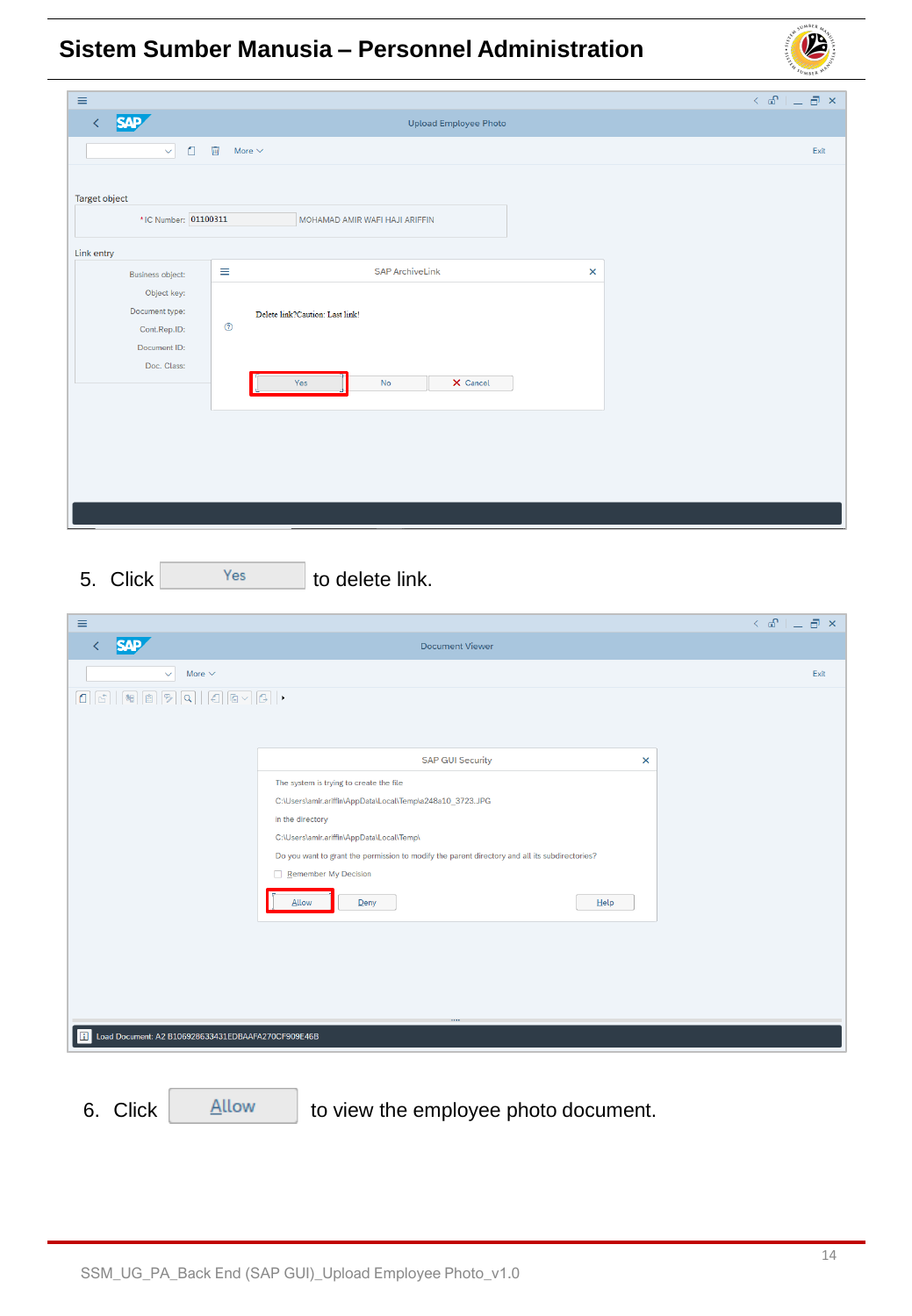The **Uploaded Employee Photo** will be displayed.



7. Click on  $\leq$  icon to go back to proceed with photo deletion.

| $\equiv$                                                     |                                                         |                                |                | $\langle \begin{array}{c c} \circ \\ \circ \\ \circ \end{array} \rangle = \begin{array}{c c} \circ \\ \circ \\ \circ \end{array} \begin{array}{c} \circ \\ \circ \\ \circ \end{array}$ |
|--------------------------------------------------------------|---------------------------------------------------------|--------------------------------|----------------|----------------------------------------------------------------------------------------------------------------------------------------------------------------------------------------|
| <b>SAP</b><br>K                                              |                                                         | <b>Upload Employee Photo</b>   |                |                                                                                                                                                                                        |
| $\vee$                                                       | $\overline{\text{III}}$<br>$\Box$<br>More $\smallsmile$ |                                |                | Exit                                                                                                                                                                                   |
| Target object<br>*IC Number: 01100311                        |                                                         | MOHAMAD AMIR WAFI HAJI ARIFFIN |                |                                                                                                                                                                                        |
| Link entry                                                   |                                                         |                                |                |                                                                                                                                                                                        |
| Business object: PREL                                        | Ξ                                                       | <b>SAP ArchiveLink</b>         | $\pmb{\times}$ |                                                                                                                                                                                        |
| Object key: 00000<br>Document type: HRICO<br>Cont.Rep.ID: A2 | $\circledcirc$                                          | Delete Archived Document?      |                |                                                                                                                                                                                        |
| Document ID: B1069<br>Doc. Class: JPG                        |                                                         |                                |                |                                                                                                                                                                                        |
|                                                              |                                                         | X Cancel<br><b>No</b><br>Yes   |                |                                                                                                                                                                                        |
|                                                              |                                                         |                                |                |                                                                                                                                                                                        |
|                                                              |                                                         |                                |                |                                                                                                                                                                                        |
|                                                              |                                                         |                                |                |                                                                                                                                                                                        |
| $\sim$                                                       |                                                         |                                |                |                                                                                                                                                                                        |

8. Click <sup>Yes</sup> to delete archived document.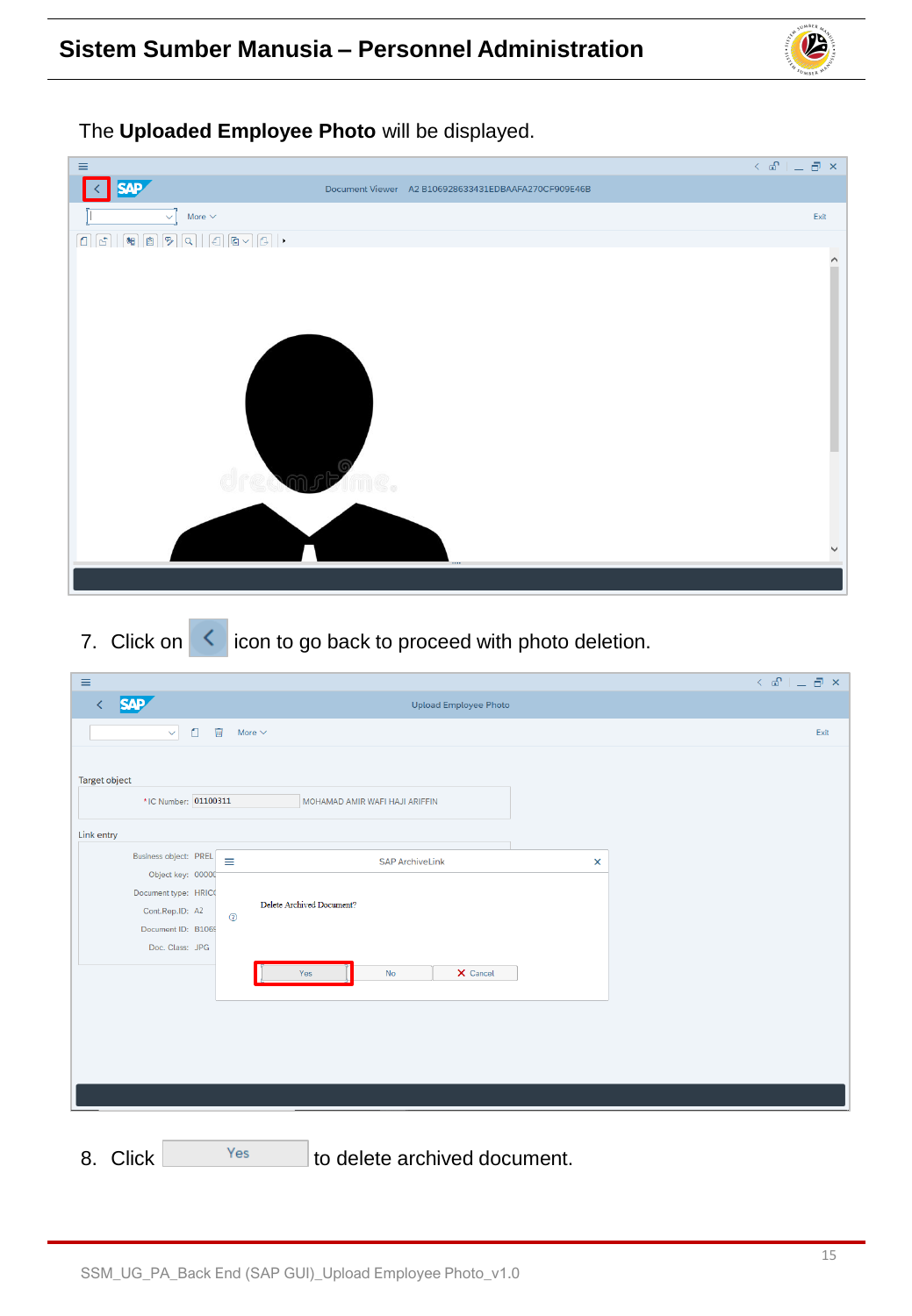

9. To check if employee photo is deleted, click on **integral on the go back to SAP** 

 $\mathcal{V}$ 

**Easy Access** page.

The **SAP Easy Access** page will be displayed.

| $\equiv$                                                                                                                                                                                                                                                                                                                         | $\langle \begin{array}{c c} \mathbb{G} & \mathbb{D} & \mathbb{D} \end{array} \rangle$ |
|----------------------------------------------------------------------------------------------------------------------------------------------------------------------------------------------------------------------------------------------------------------------------------------------------------------------------------|---------------------------------------------------------------------------------------|
| <b>SAP</b>                                                                                                                                                                                                                                                                                                                       | <b>SAP Easy Access</b>                                                                |
| <b>■ ■ ▲ A Other menu ★ ■ Create role More ∨</b><br>$\checkmark$                                                                                                                                                                                                                                                                 | Q d' 骨<br>Exit                                                                        |
| $\Box$ Favorites<br>$\vee$ $\Box$ SAP Menu<br>> Connector for Multi-Bank Connectivity<br>$\geq$ $\Box$ Office<br>> Cross-Application Components<br>$\geq$ $\Box$ Logistics<br>$\geq$ $\Box$ Accounting<br>> Human Resources<br>> Information Systems<br>$\geq \Box$ Service<br>$\geq$ $\Box$ Tools<br>> □ WebClient UI Framework |                                                                                       |
|                                                                                                                                                                                                                                                                                                                                  |                                                                                       |
|                                                                                                                                                                                                                                                                                                                                  |                                                                                       |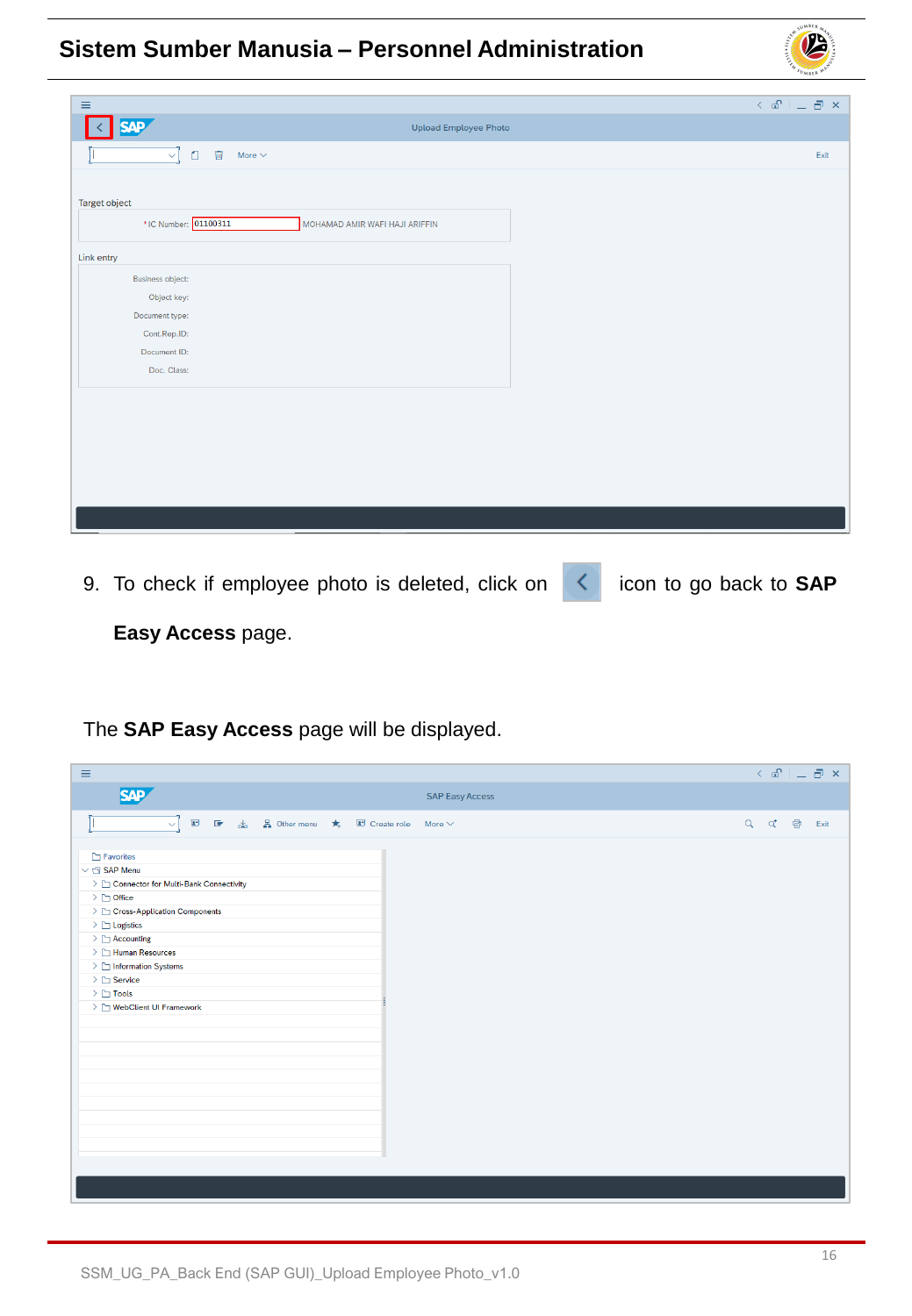

10.Navigate to **Maintain HR Master Data** page by entering transaction code, **PA30** in the Search Bar and press **Enter** button on the keyboard.

The **Maintain HR Master Data (PA30)** page will be displayed.

| $\equiv$                                                                                                                                                             |                                                                                                                                                                                                                                                                                                                                                                                                                                                                                                                                                                                                                                                                                                                                                                                                       | $\langle$ $\oplus$ $ $ $\oplus$ $\oplus$ $\times$ $ $ |
|----------------------------------------------------------------------------------------------------------------------------------------------------------------------|-------------------------------------------------------------------------------------------------------------------------------------------------------------------------------------------------------------------------------------------------------------------------------------------------------------------------------------------------------------------------------------------------------------------------------------------------------------------------------------------------------------------------------------------------------------------------------------------------------------------------------------------------------------------------------------------------------------------------------------------------------------------------------------------------------|-------------------------------------------------------|
| <b>SAP</b>                                                                                                                                                           | Maintain HR Master Data                                                                                                                                                                                                                                                                                                                                                                                                                                                                                                                                                                                                                                                                                                                                                                               |                                                       |
| đ<br>$\Box$<br>O<br>$6\delta$<br>$\checkmark$<br>×<br>$\hat{z}$<br>$\star$<br>$\star$<br>齐<br>$\leftarrow$<br>Find by<br>$\vee$ 8 Person<br>Q Collective Search Help | $\Box$<br>喕<br>$\overline{\mathbb{A}^2}$<br>More $\vee$<br>e<br>Personnel no.:                                                                                                                                                                                                                                                                                                                                                                                                                                                                                                                                                                                                                                                                                                                        | Exit<br>$\hat{\phantom{a}}$<br>v                      |
| Q Search Term<br>Q Free search                                                                                                                                       | Plan. ><br><b>Contract Data</b><br>Gross/net payroll<br>Net payroll<br>Addt'l payroll data<br><b>Basic personal data</b><br>Period<br><b>S</b><br>Infotype Text<br>×<br><b>Actions</b><br>• Period<br>ř<br>Organizational assignment<br>To:<br>From:<br>Personal data<br>$\bigcirc$ Today<br>◯ Curr.week<br><b>Addresses</b><br>$\bigcirc$ All<br>◯ Current month<br><b>Planned Working Time</b><br><b>Basic Pay</b><br>$\bigcirc$ Last week<br>$\bigcap$ From curr.date<br><b>Bank Details</b><br>$\bigcirc$ Last month<br>◯ To Current Date<br><b>Recurring Payments/Deductions</b><br>◯ Current Year<br>Current Period<br><b>Additional Payments/Deductions</b><br><b>凹 Choose</b><br><b>Monitoring of Tasks</b><br><b>Family Member/Dependents</b><br>$\sim$<br>Education<br>$\ddot{\phantom{1}}$ | ×<br>v                                                |

 $\mathcal{P}$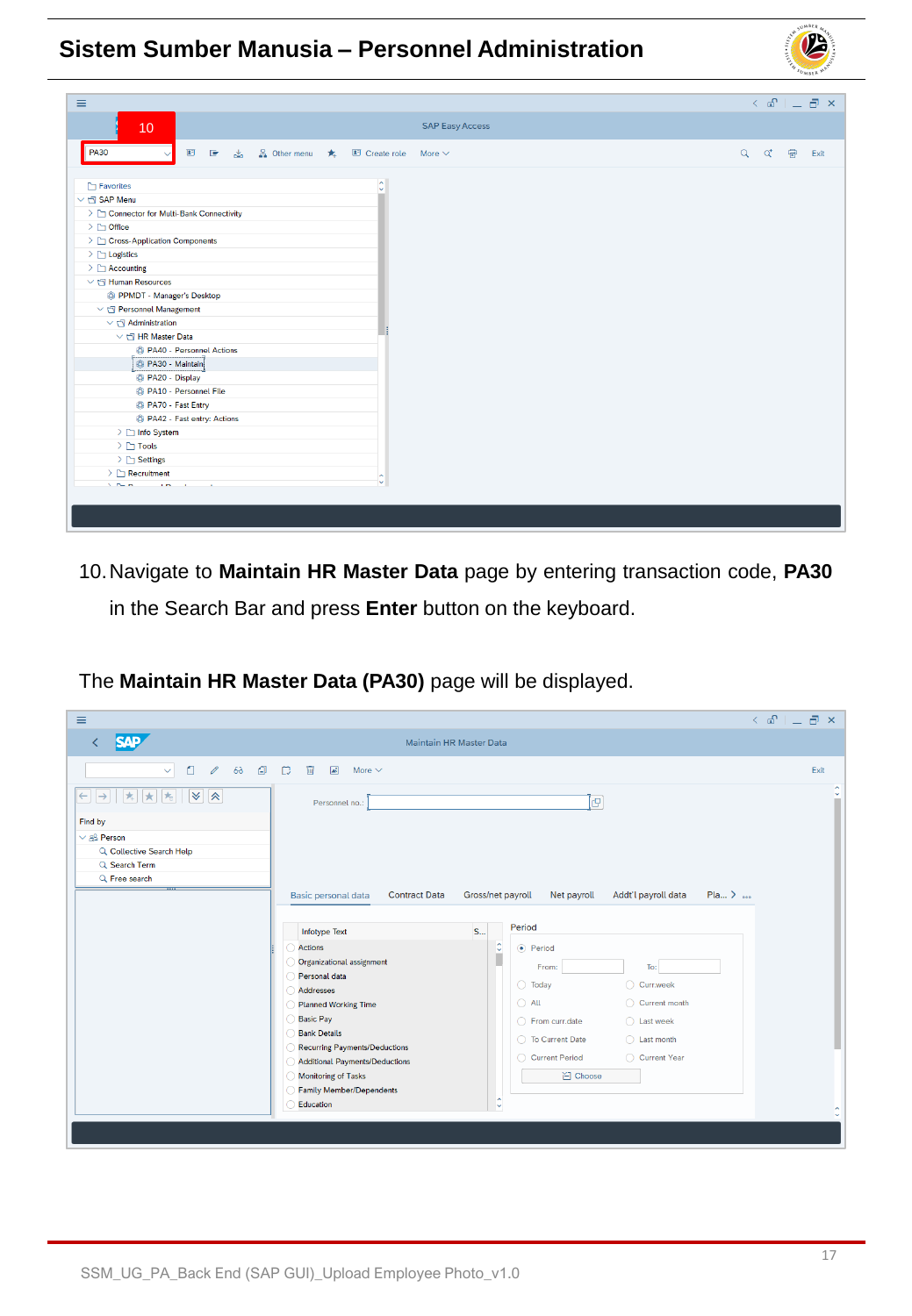

#### **Note:**

- Click on *SAP Menu > Human Resources > Personnel Management > Administration > HR Master Data > PA30 – Maintain*
- User may search for the personnel using their IC number via the Lookup icon.

| $\equiv$                                                                                                   |                                                                                                                                                                                                                                                                                                                                                                                                                                                                                                                                                                                                                                                                                                   | $\langle$ $\oplus$ $ $ $\oplus$ $\oplus$ $\times$ |
|------------------------------------------------------------------------------------------------------------|---------------------------------------------------------------------------------------------------------------------------------------------------------------------------------------------------------------------------------------------------------------------------------------------------------------------------------------------------------------------------------------------------------------------------------------------------------------------------------------------------------------------------------------------------------------------------------------------------------------------------------------------------------------------------------------------------|---------------------------------------------------|
| <b>SAP</b>                                                                                                 | <b>Maintain HR Master Data</b>                                                                                                                                                                                                                                                                                                                                                                                                                                                                                                                                                                                                                                                                    |                                                   |
| ● 68 日 □ 画<br>0<br>$\checkmark$                                                                            | $\overline{\mathbb{A}^2}$<br>More $\vee$<br>12 <sup>°</sup>                                                                                                                                                                                                                                                                                                                                                                                                                                                                                                                                                                                                                                       | Exit                                              |
| $\preccurlyeq$<br>$ \star $<br>$\hat{z}$<br>$\leftarrow$<br>$\rightarrow$<br>$\vert \star$<br>怖<br>Find by | ŀQ<br>Personnel no.:                                                                                                                                                                                                                                                                                                                                                                                                                                                                                                                                                                                                                                                                              | $\hat{\phantom{a}}$<br>$\checkmark$               |
| $\vee$ 8 <sup>8</sup> Person<br>Q Collective Search Help<br>Q Search Term<br>Q Free search                 | $Pla$ > $\sim$<br><b>Contract Data</b><br>Gross/net payroll<br>Addt'l payroll data<br>Basic personal data<br>Net payroll                                                                                                                                                                                                                                                                                                                                                                                                                                                                                                                                                                          |                                                   |
|                                                                                                            | Period<br>S<br><b>Infotype Text</b><br>$\ddot{\phantom{0}}$<br><b>Actions</b><br>◯ Period<br>Organizational assignment<br>From: 01.01.1800<br>To: 31.12.9999<br>Personal data<br>$\bigcirc$ Today<br>urr.week<br><b>Addresses</b><br>11<br>$\odot$ All<br>urrent month<br><b>Planned Working Time</b><br><b>Basic Pay</b><br>◯ From curr.date<br>$\bigcirc$ Last week<br><b>Bank Details</b><br>◯ To Current Date<br>$\bigcirc$ Last month<br><b>Recurring Payments/Deductions</b><br>◯ Current Period<br>Current Year<br><b>Additional Payments/Deductions</b><br><b>Monitoring of Tasks</b><br><b>凹 Choose</b><br><b>Family Member/Dependents</b><br>$\sim$<br><b>Education</b><br>$\checkmark$ | ۸                                                 |
|                                                                                                            |                                                                                                                                                                                                                                                                                                                                                                                                                                                                                                                                                                                                                                                                                                   |                                                   |

11. Under **Period** section, click on **a** and select  $\frac{d}{dx}$ 

All data within this timeframe (From **01.01.1800** to **31.12.9999**) will be available.

12. Click on  $\boxed{C}$  icon for Personnel No.

| $\equiv$                                                                                   |                                                                                                              | $\leq$ $\mathbf{E}$ $\perp$ $\mathbf{E}$ $\geq$ |
|--------------------------------------------------------------------------------------------|--------------------------------------------------------------------------------------------------------------|-------------------------------------------------|
| <b>SAP</b>                                                                                 | ≡<br>Personnel Number (1)                                                                                    | $- x$                                           |
| $6\delta$ $\Box$<br>O<br>$\mathscr{O}$<br>$\vee$                                           | 13<br>画<br>$\Delta S$<br>Mor < C: Personnel ID Number<br>K: Organizati<br>hent Free search<br>I: IC number   | Exit<br>$>$ $\sim$                              |
| 大大<br>$\preccurlyeq$<br>$\hat{z}$<br>$\frac{1}{\sqrt{2}}$<br>$\leftarrow$<br>$\rightarrow$ | Identity Number: 3 01100311<br>Personnel no.:                                                                | $\hat{\phantom{a}}$<br>$\ddot{\phantom{1}}$     |
| Find by                                                                                    | IC Type:                                                                                                     |                                                 |
| $\vee$ 88 Person                                                                           | <b>Start Date:</b>                                                                                           |                                                 |
| Q Collective Search Help<br>Q Search Term                                                  | <b>End Date:</b>                                                                                             |                                                 |
| Q Free search                                                                              | Personnel number:                                                                                            |                                                 |
|                                                                                            | <b>Basic personal data</b>                                                                                   |                                                 |
|                                                                                            |                                                                                                              |                                                 |
|                                                                                            | Infotype Text                                                                                                |                                                 |
|                                                                                            | <b>Actions</b>                                                                                               |                                                 |
|                                                                                            | Organizational assig<br>Personal data                                                                        |                                                 |
|                                                                                            | <b>Addresses</b>                                                                                             |                                                 |
|                                                                                            | <b>Planned Working Tir</b>                                                                                   |                                                 |
|                                                                                            | <b>Basic Pay</b><br>14                                                                                       |                                                 |
|                                                                                            | <b>Bank Details</b>                                                                                          |                                                 |
|                                                                                            | <b>Recurring Payments</b><br>√ Start Search<br>↓ Multiple Selection<br><b>Additional Payments/Dequations</b> | <b>E</b> Close                                  |
|                                                                                            | <b>凹 Choose</b><br><b>Monitoring of Tasks</b>                                                                |                                                 |
|                                                                                            | <b>Family Member/Dependents</b>                                                                              |                                                 |
|                                                                                            | $\sim$<br>Education<br>V                                                                                     | $\hat{\phantom{a}}$                             |
|                                                                                            |                                                                                                              |                                                 |
|                                                                                            |                                                                                                              |                                                 |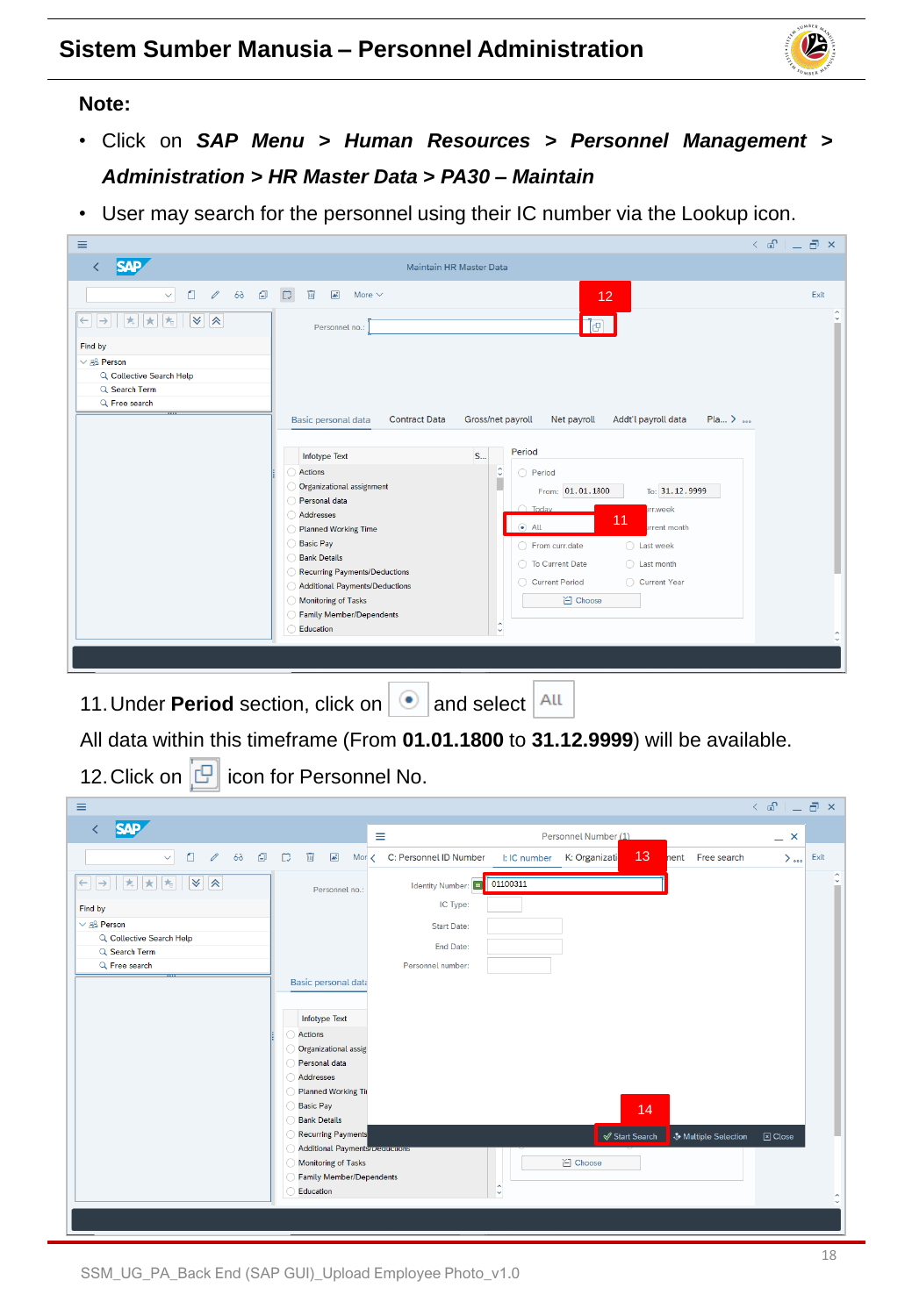

13.Enter the personnel IC Number.

14. Click on  $\sqrt{ }$  Start Search

| $\equiv$                                                                                                      | Ξ<br>Personnel Number (1) 1 Entry found<br>$- x$                                                                                    | 51<br>$\mathsf{x}$        |
|---------------------------------------------------------------------------------------------------------------|-------------------------------------------------------------------------------------------------------------------------------------|---------------------------|
| <b>SAP</b><br>≺                                                                                               | rsonnel ID Number<br>K: Organizational assignment<br>Free search<br>I: IC number<br>$>$ $\infty$<br>16                              |                           |
|                                                                                                               | $\overline{\mathsf{v}}$                                                                                                             |                           |
| 68 印 门<br>$\Box$<br>画<br>$\mathscr{O}$<br>$\Delta S$<br>$\checkmark$                                          | <b>Mor</b> ✔ $  \mathbf{G}  \mathbf{G}  \mathbf{G}  \mathbf{H}  \partial  \mathbf{G}  \mathbf{H}  \partial  \mathbf{G}  \mathbf{H}$ | ixit                      |
| $\leftarrow \rightarrow \mid \star \mid \star \mid$<br>$\preccurlyeq$<br>$\hat{z}$<br>$\mathbf{r}_{\text{c}}$ | 15<br>ID Numb IC Start Date End Date Per                                                                                            | $\hat{\phantom{a}}$<br>v. |
| Personnel no.:                                                                                                | 01100311 01 01.01.2021 31.12.9999 00000311                                                                                          |                           |
| Find by                                                                                                       |                                                                                                                                     |                           |
| $\vee$ 88 Person                                                                                              |                                                                                                                                     |                           |
| Q Collective Search Help                                                                                      |                                                                                                                                     |                           |
| Q Search Term                                                                                                 |                                                                                                                                     |                           |
| Q Free search                                                                                                 |                                                                                                                                     |                           |
| <b>Basic personal data</b>                                                                                    |                                                                                                                                     |                           |
|                                                                                                               |                                                                                                                                     |                           |
| Infotype Text                                                                                                 |                                                                                                                                     |                           |
| <b>Actions</b>                                                                                                |                                                                                                                                     |                           |
| Organizational assig                                                                                          |                                                                                                                                     |                           |
| Personal data                                                                                                 |                                                                                                                                     |                           |
| <b>Addresses</b>                                                                                              |                                                                                                                                     |                           |
| <b>Planned Working Til</b>                                                                                    |                                                                                                                                     |                           |
| <b>Basic Pay</b>                                                                                              |                                                                                                                                     |                           |
| <b>Bank Details</b>                                                                                           |                                                                                                                                     |                           |
| <b>Recurring Payments</b>                                                                                     |                                                                                                                                     |                           |
| <b>Additional Payment:</b>                                                                                    |                                                                                                                                     |                           |
| Monitoring of Tasks                                                                                           |                                                                                                                                     |                           |
| Family Member/De                                                                                              |                                                                                                                                     |                           |
| Education                                                                                                     |                                                                                                                                     | $\sim$                    |
|                                                                                                               |                                                                                                                                     |                           |
|                                                                                                               | 1 Entry found                                                                                                                       |                           |

15.Select the searched personnel. 16. Click on  $\sqrt{\phantom{a}}$  icon.

| <b>IV. VIIVIN VII</b><br>יי ישטו                                                         |                                                                                                                                                                                                                                                                                                                                                                                                                                                                                                                                                                                                                                                                             |                                                                                                                                                                                          |
|------------------------------------------------------------------------------------------|-----------------------------------------------------------------------------------------------------------------------------------------------------------------------------------------------------------------------------------------------------------------------------------------------------------------------------------------------------------------------------------------------------------------------------------------------------------------------------------------------------------------------------------------------------------------------------------------------------------------------------------------------------------------------------|------------------------------------------------------------------------------------------------------------------------------------------------------------------------------------------|
| Ξ                                                                                        |                                                                                                                                                                                                                                                                                                                                                                                                                                                                                                                                                                                                                                                                             | $\langle \begin{array}{c c} \circ \\ \circ \\ \circ \end{array} \rangle = \begin{array}{c c} \circ \\ \circ \\ \circ \end{array} \begin{array}{c c} \circ \\ \circ \\ \circ \end{array}$ |
| <b>SAP</b>                                                                               | <b>Maintain HR Master Data</b>                                                                                                                                                                                                                                                                                                                                                                                                                                                                                                                                                                                                                                              |                                                                                                                                                                                          |
| $\emptyset$ 63 $\oplus$ $\ominus$ $\oplus$<br>$\Box$<br>$\checkmark$                     | $\overline{\mathbb{A}^2}$<br>More $\vee$                                                                                                                                                                                                                                                                                                                                                                                                                                                                                                                                                                                                                                    | Exit                                                                                                                                                                                     |
| է<br>∣∝<br>$\leftarrow$<br>靑<br>$\rightarrow$<br> ★<br>齐                                 | e)<br>Personnel no.: 00000311                                                                                                                                                                                                                                                                                                                                                                                                                                                                                                                                                                                                                                               | $\checkmark$                                                                                                                                                                             |
| Find by<br>$\vee$ 8 Person<br>Q Collective Search Help<br>Q Search Term<br>Q Free search | Plan. ><br><b>Contract Data</b><br>Addt'l payroll data<br>Basic personal data<br>Gross/net payroll<br>Net payroll                                                                                                                                                                                                                                                                                                                                                                                                                                                                                                                                                           |                                                                                                                                                                                          |
|                                                                                          | Period<br>S<br><b>Infotype Text</b><br>$\frac{1}{2}$<br><b>Actions</b><br>◯ Period<br>Organizational assignment<br>∩<br>To: 31.12.9999<br>From: 01.01.1800<br>Personal data<br>$\bigcirc$ Today<br>◯ Curr.week<br><b>Addresses</b><br>∩<br>$\odot$ All<br>Current month<br><b>Planned Working Time</b><br><b>Basic Pay</b><br>◯ From curr.date<br>$\bigcirc$ Last week<br><b>Bank Details</b><br>◯ To Current Date<br>$\bigcirc$ Last month<br><b>Recurring Payments/Deductions</b><br>◯ Current Year<br>◯ Current Period<br><b>Additional Payments/Deductions</b><br><b>闩</b> Choose<br>Monitoring of Tasks<br><b>Family Member/Dependents</b><br>∩<br>×<br>Education<br>w |                                                                                                                                                                                          |

17.Press **Enter** button on the keyboard.